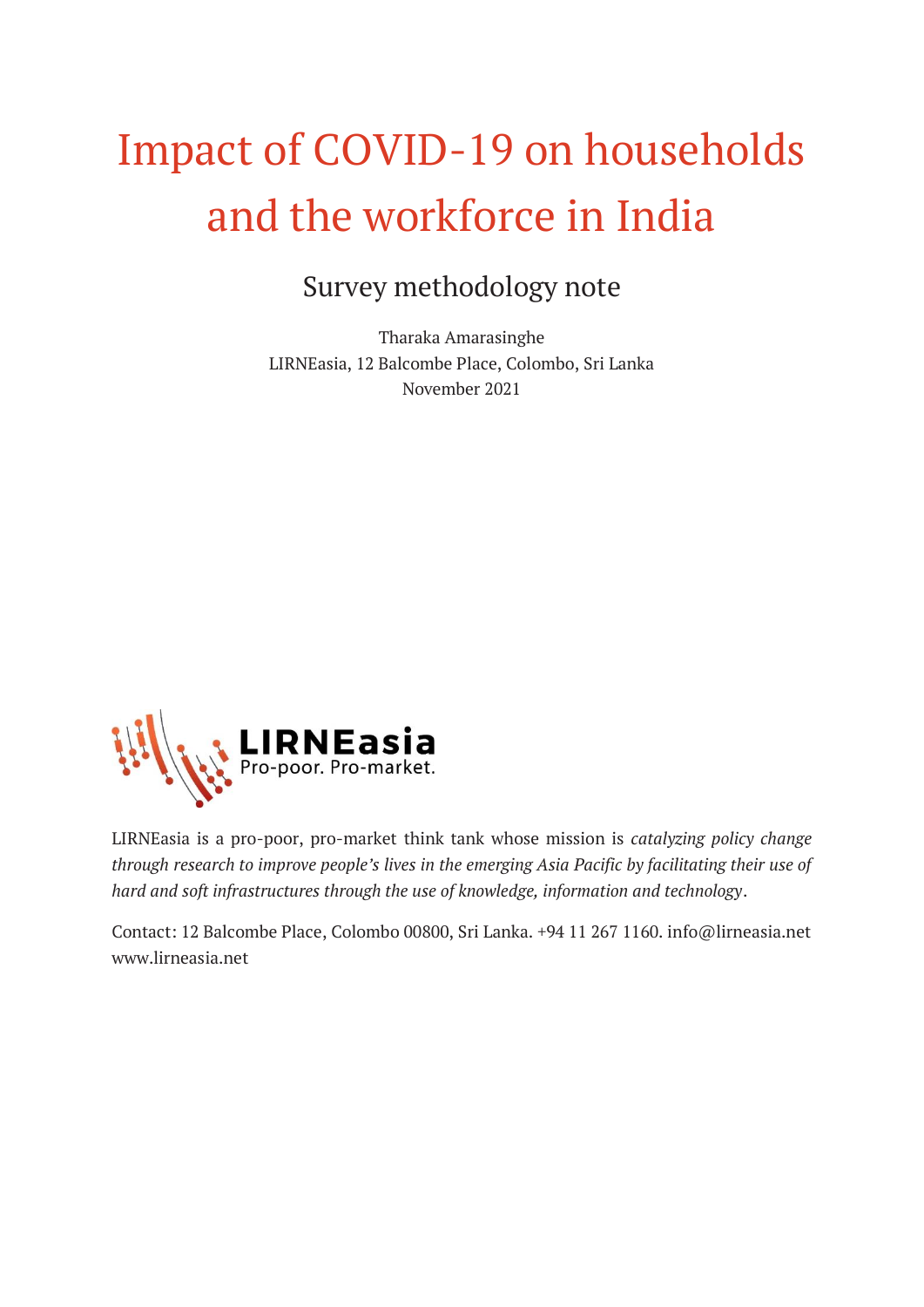

### **Table of Contents**

| . 17 |  |
|------|--|
|      |  |
|      |  |
|      |  |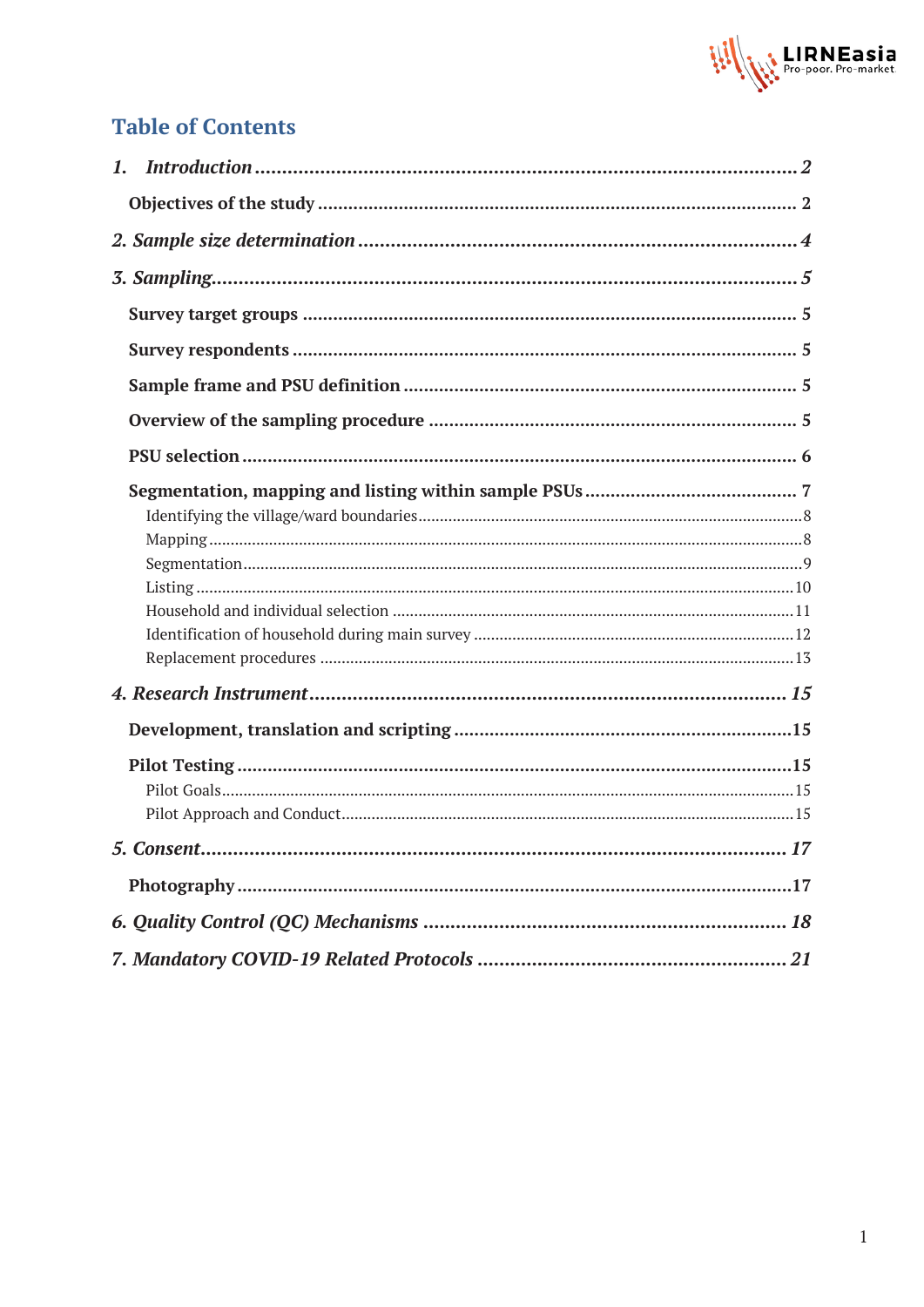

## <span id="page-2-0"></span>1.Introduction

The COVID-19 related lockdowns, mandating citizens to 'stay at home' brought about a host of challenges, from restricted mobility, to large scale job and income loss to disruptions in the provisions of essential services as well as education. To an extent, especially in urban areas, digital technology-driven solutions have been able to bridge the last mile of service delivery and help minimise the disruptions, for example through app-driven delivery services, online schooling, etc.

However, the disparities in access to technology that already existed have become even more apparent in this new context, leading to the potential for further marginalization of the already digitally marginalized. Similarly for workers, new forms of marginalization may have been experienced, with those in jobs where parts (if not in all) can be continued seamlessly from home through digital modes, versus those whose lack of access, connectivity and/or skills may not have been in a position to continue work seamlessly from home.

Given the new 'normal' that will be, going forward, it is imperative to understand firstly how these groups continued (or not) operations and/or work in the lockdown period, and what new forms of marginalization (or worsening of previously existing ones) were resulted in. This will give insights to design appropriate mechanisms to be used in the future.

## <span id="page-2-1"></span>Objectives of the study

The objective of the study was to collect the following regionally comparable data in India:

- 1. Nationally representative household level data on ICT access and use to enable estimates to be made within a 95% confidence interval with +/-1.7% margin of error
- 2. Nationally representative household level data on last mile delivery of food, medicine and other essential services during COVID-19 to enable estimates to be made within a 95% confidence interval with +/-1.7% margin of error
- 3. Nationally representative individual-level data on ICT access and use to enable estimates to be made within a 95% confidence interval with +/-1.7% margin of error
- 4. Nationally representative individual-level data on the impact of COVID-19 on labour force to enable estimates to be made within a 95% confidence interval with +/-3.0% margin of error

This data was collected by means of face-to-face surveys conducted using Computer Assisted Personal Interviewing (CAPI) and according to the methodology elaborated in this document. The fieldwork was conducted in India by competitively-procured market research company – RTI Global India.

RTI was mainly involved in the fieldwork set-up (including scripting, translating and pilot testing the questionnaire and training of enumerators) and execution as well as dataset delivery. LIRNEasia monitored the companies in most cases being involved in the field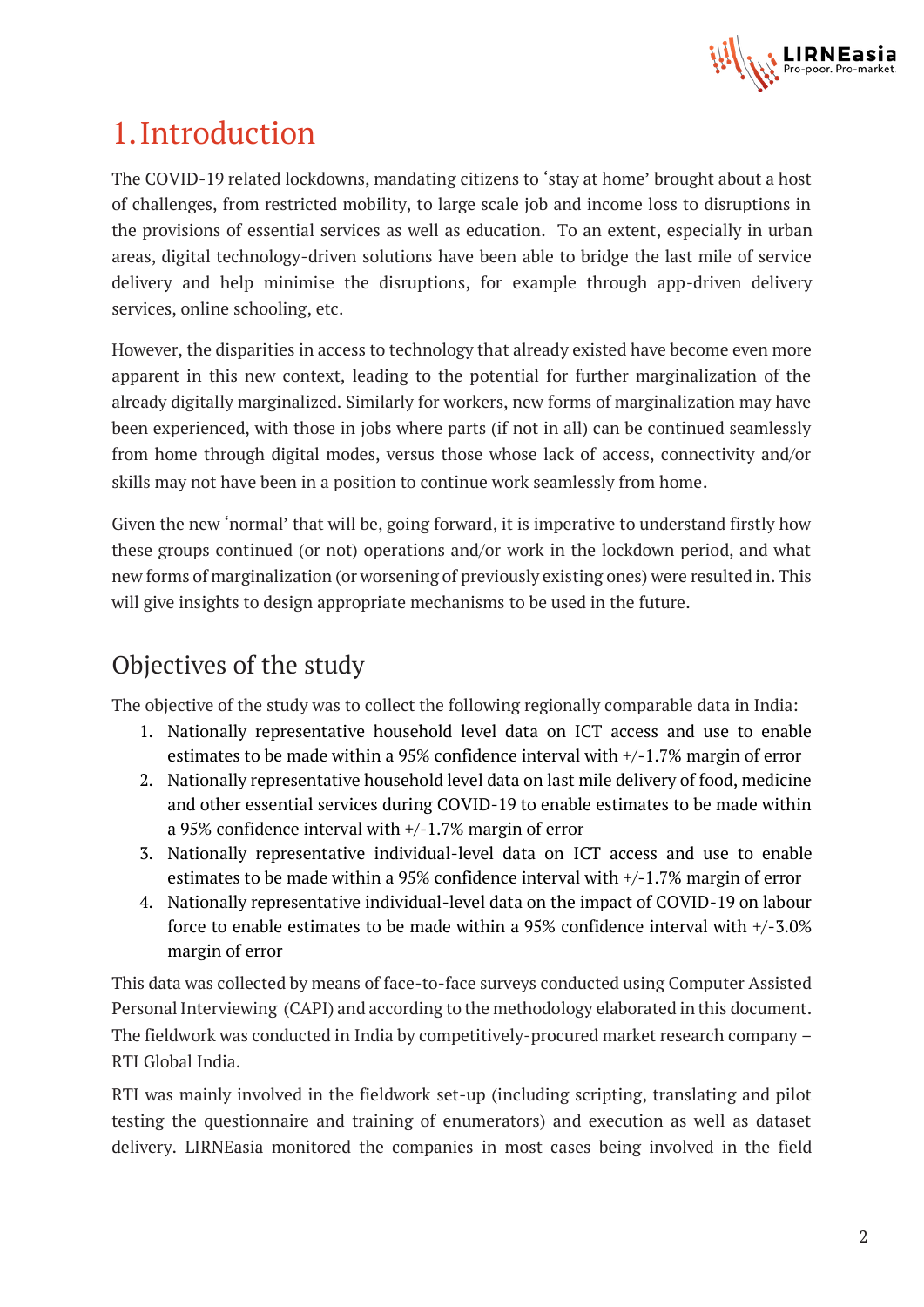

training and monitoring the fieldwork remotely. RTI India's teams visited more than 7,000 households, 350 villages, and wards for data collection after a rigorous training of 3 days.

There were more than 50 teams who were trained for all India data collection. Each survey team comprised of 1 Supervisor and 3 data collectors. A total of 200 data collectors were involved. Each team visited the village/ward for two days to finish listing/mapping on day 1 and the main survey on day 2.

The data collection timeline was affected due to the Covid Pandemic Wave 2, the farmer protests in some regions, and the political disturbance due to elections in some states.

Throughout the data collection, RTI India and LIRNEasia adopted several quality control mechanisms which helped in giving timely feedback to the data collectors to improve their work. The subsequent sections provide more information on the research design, coverage, field problems, remedial action, quality control mechanisms, etc.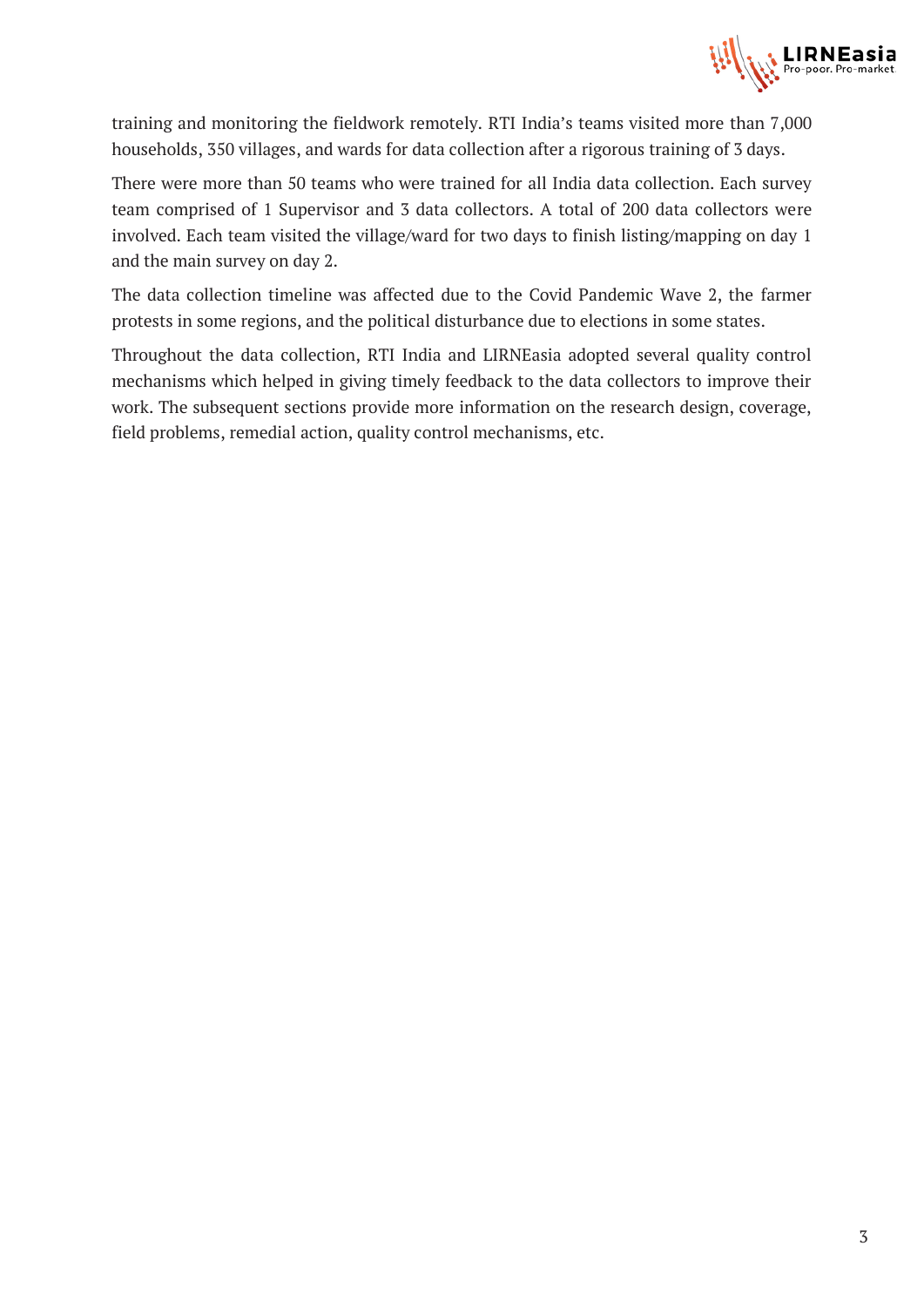

## <span id="page-4-0"></span>2. Sample size determination

The desired level of accuracy was set to a confidence level of 95% and an absolute precision (relative margin of error) of 5%. The population proportion (p) was set conservatively to 0.5, which yields the largest sample size. The minimum sample size (n) was determined by the following equation

$$
n = \left(\frac{Z_a \sqrt{p(1-p)}}{C_p}\right)^2 = \left(\frac{1.96 \sqrt{0.5(1-0.5)}}{0.05}\right)^2 = 384
$$

Where,

n = Minimum sample size Za= Z-value for 0.05 level of significance Cp = Confidence level p = Population proportion

Inserting the parameters for the survey yields the minimum sample size for simple random sampling; therefore, for our sample design (stratified with multiple levels in some cases) the minimum sample size was multiplied by the design effect variable.

In the absence of empirical data from previous surveys that would have suggested a different value, a value of 2 was used as the design effect for India to consider the additional levels of selection (district and sub-district) in the sample design. This yielded then, a minimum sample size of 768 per country for households and individuals.

The actual sample size increased beyond the minimum requirement to compensate for clustering effects, and to allow for urban/rural disaggregation of data, as well as gender-based disaggregation and more importantly to have representative data at state level for five states. As per the initial design, samples of 500 households and individuals were allocated for the states of NCT of Delhi, Maharashtra, Assam, Tamil Nadu and Kerala. Therefore, the sample size was increased to 7,500.

However, Kerala fieldwork could not be done on time due to prevailing COVID-19 pandemic situation of the country at the time. Hence, the final achieved sample size was limited to 6,995 households and individuals.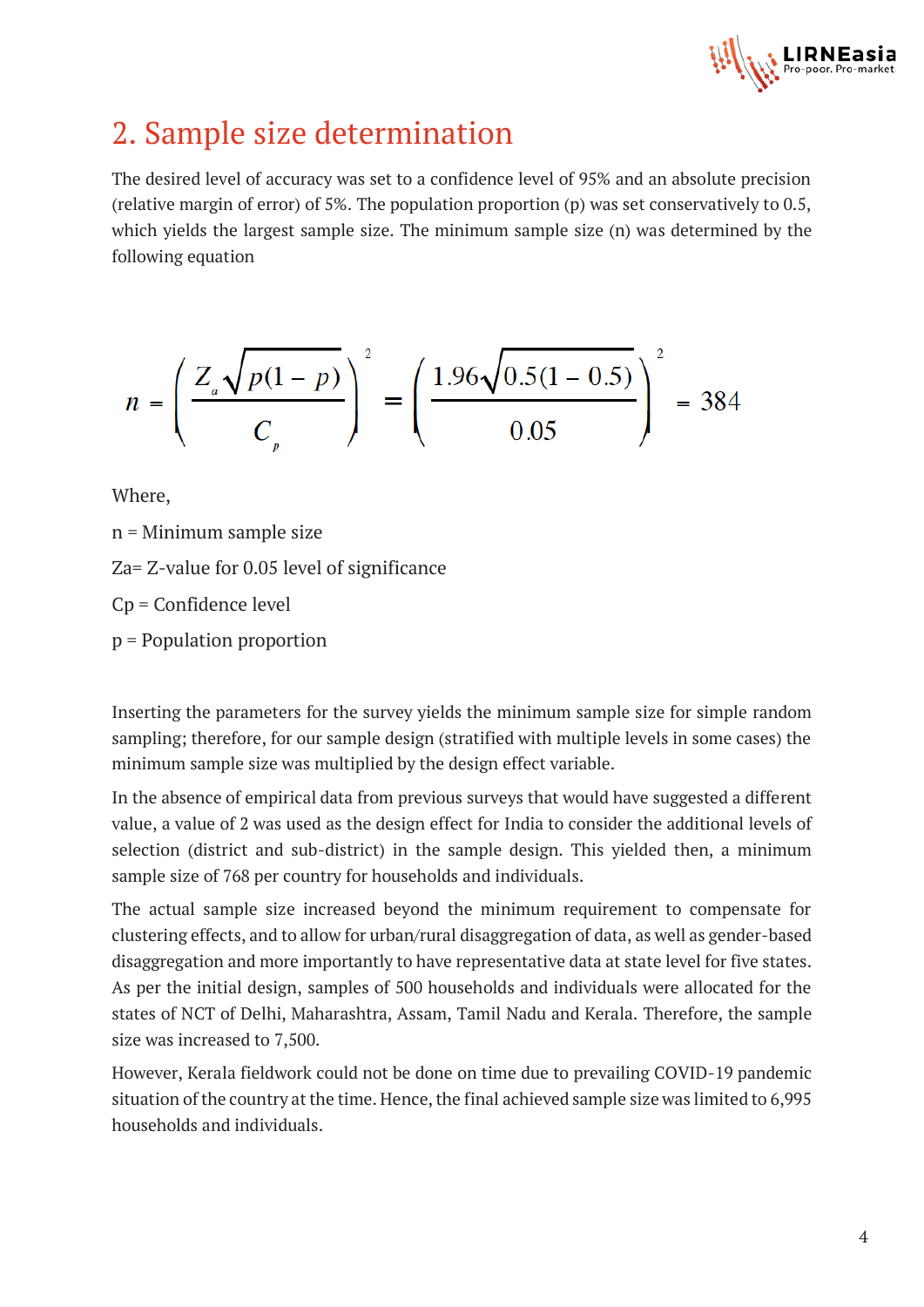

## <span id="page-5-0"></span>3. Sampling

### <span id="page-5-1"></span>Survey target groups

The target groups of the study were:

- a) All households
- b) The population over the age of 15 years

### <span id="page-5-2"></span>Survey respondents

In a selected household, two persons were interviewed:

- 1. The household head, as identified by the households themselves. If the household head was not available, a suitable alternative was sought out (e.g., spouse or other) who would be able to provide sufficient detail on the household characteristics and other members.
- 5. A randomly selected individual from the pool of eligible household members, i.e., any household member aged over 15 years, which could even include the household head or alternative household representative.

## <span id="page-5-3"></span>Sample frame and PSU definition

The sample size in India was 7,500 households and individuals. The primary sampling unit (PSU) in India was the ward (urban) and village (rural). The method was developed using data on household numbers in the wards and villages of India available in the National Primary Census Abstract Data. Random sampling was performed in three steps resulting in the selection of 350 PSUs across 22 states in India.

## <span id="page-5-4"></span>Overview of the sampling procedure

The study methodology ensured national representation through random selection of all sampling units (ward/village, household, individual, etc.), enabled by household listing at the PSU level. Since the number of houses in wards and villages could vary significantly (for instance, some wards in Mumbai could have as many as 100,000 households), wards and villages over a certain size had to be segmented. Thereafter, a segment(s) had to be randomly selected. Thereafter, the listing and mapping of households in the segment was done, enabling random selection of households.

The methodology involved the following steps:

1. Separation of ward/village sample frame into urban and rural PSUs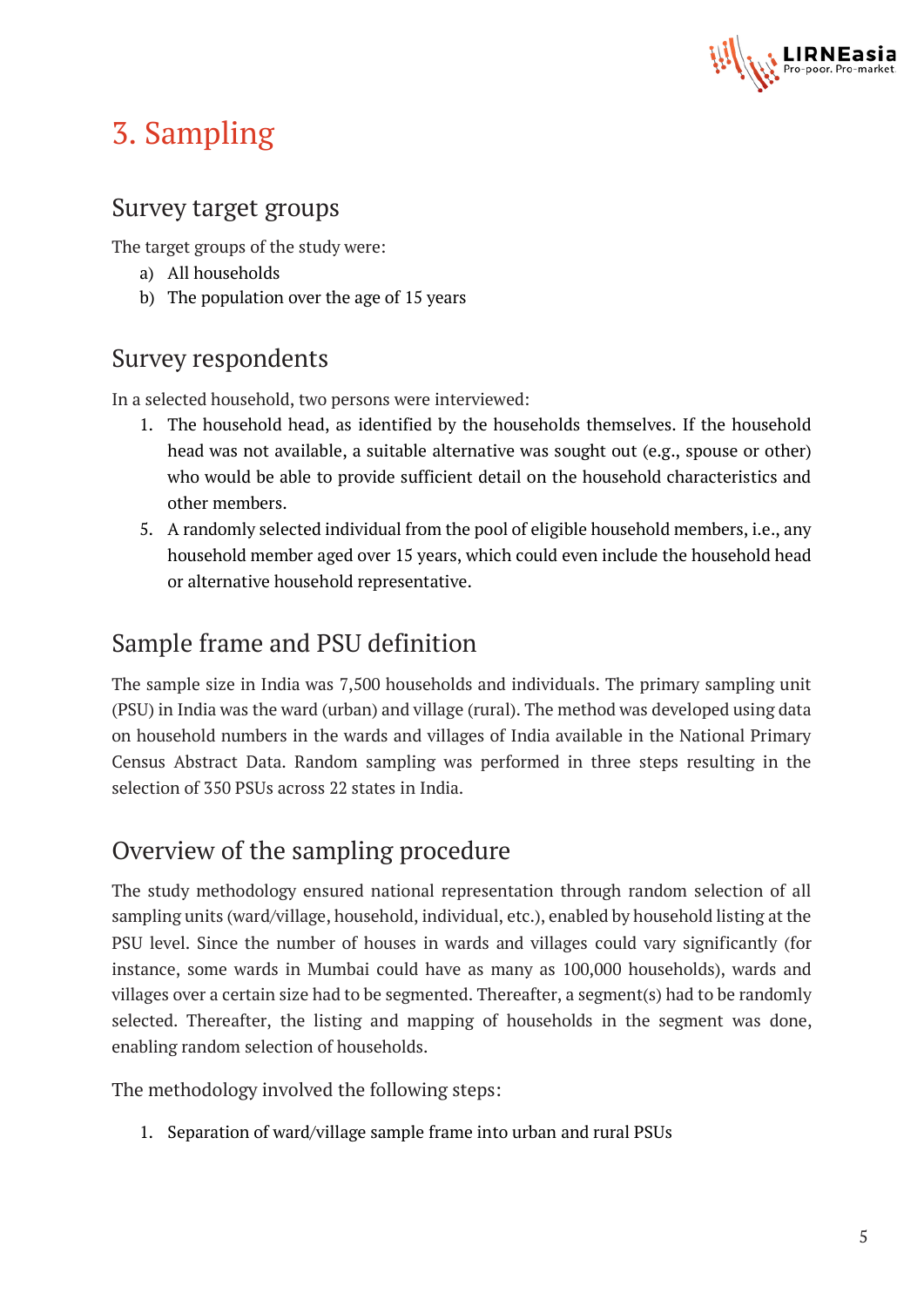

- 2. Sampling the required number of ward/villages from each stratum<sup>1</sup> using probability proportionate to size (PPS).
	- a. Where the ward/village size exceeded a critical number, wards/villages were segmented and a segment was selected randomly, in which the remaining sampling steps were continued with.
- 3. Mapping, listing and marking all households in the selected PSU or segment the lists served as the sample frame for simple random selections of households; this was done with the assistance of key informants (e.g., ward / village leader, etc.)
- 4. Random selection of the required number of households (20-25 with about 5 extra households as buffer sample) from each selected PSU / segment
- 5. Listing all household members or visitors aged over 15 years staying the night at the selected household
- 6. Simple random selection of one household member or visitor for survey from the household list compiled in Step 5

### <span id="page-6-0"></span>PSU selection

The selection of PSUs was conducted by LIRNEasia and provided to RTI for fieldwork execution.

PSUs were selected by LIRNEasia in the following way; selected PSUs are depicted in Figure 1.

- Step 1: A sample of 175 districts was randomly selected from the total 501 districts belonging to states excluding NCT of Delhi, Maharashtra, Assam, Tamil Nadu and Kerala using PPS sampling
- Step 2: A sample of 10 urban and 8 rural sub-districts was randomly selected from the states of NCT of Delhi, Maharashtra, Assam, Tamil Nadu and Kerala. A sample of 100 urban and 150 rural sub-districts was randomly selected from selected those 175 districts from the rest of the Indian states using PPS sampling
- Step 3: The sub-districts were split into urban (wards) and rural (villages) strata and required number of wards (150) and villages (225) was selected from the selected subdistricts using PPS.

<sup>1</sup> There were 12 stratums used in this study. 5 states (NCT of Delhi, Maharashtra, Assam, Tamil Nadu and Kerala) divided into urban and rural PSUs and rest India divided into urban and rural PSUs.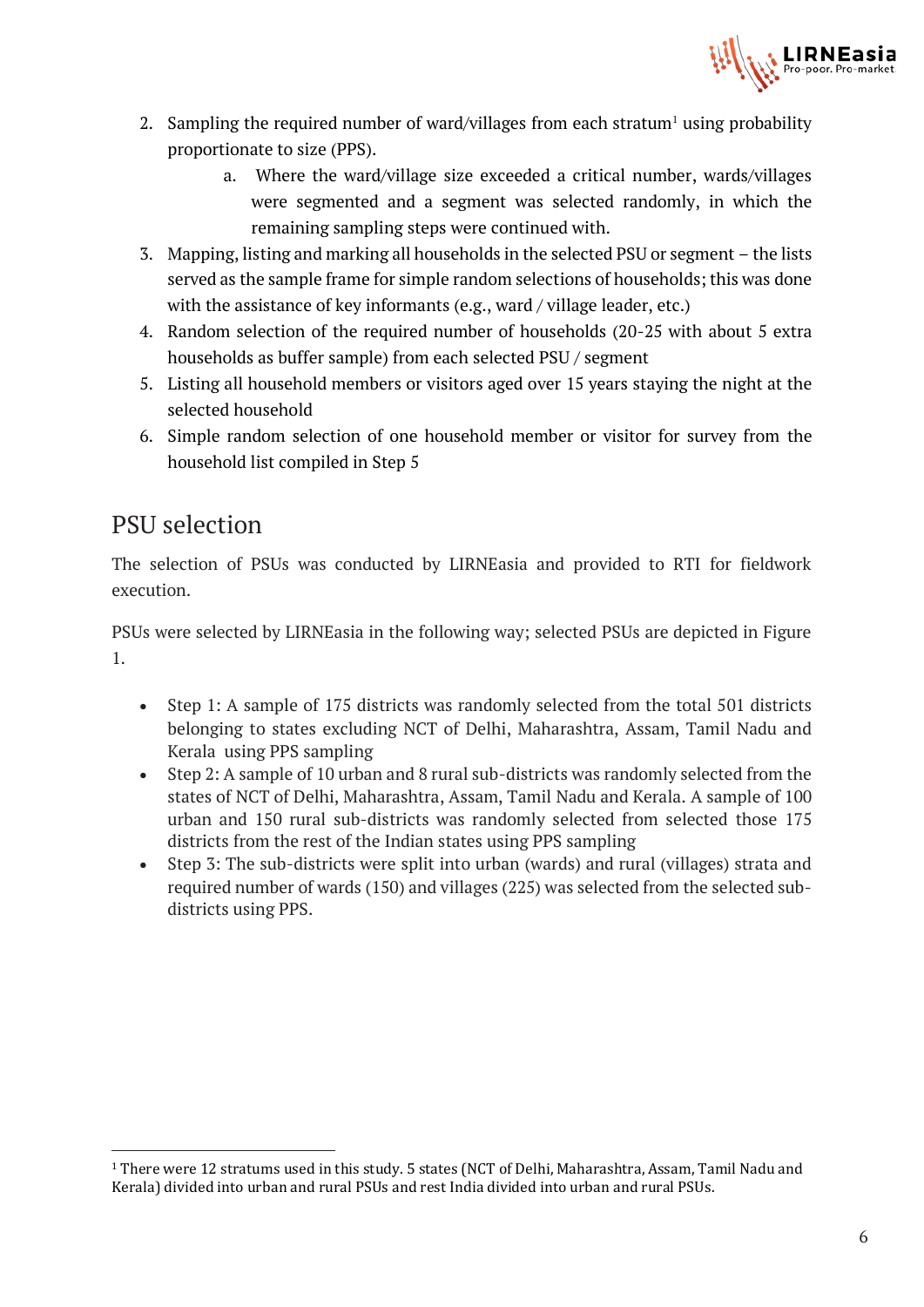



Figure 1: India sample locations

### <span id="page-7-0"></span>Segmentation, mapping and listing within sample PSUs

For selected PSUs, PSU-level household and population data were not readily available. In order to draw a random sample of households within a PSU, all households within a PSU had to be mapped and listed.

The objective of the mapping and listing of households was to ensure that the list of households covered the entire population living in the PSU. In this way, when the sample was selected from the list of dwellings or households, all eligible households in a PSU had equal chance of being selected for the survey.

This process was mainly used for creating a list of households from which a sample would be chosen for the main survey. This process provided a complete list of occupied residential households in a selected area. This helped in defining the complete range of households, making possible the employment of systematic and equal probability random selection of the households. As an advantage, this helped in circumventing the problem of biased household selection for the main survey.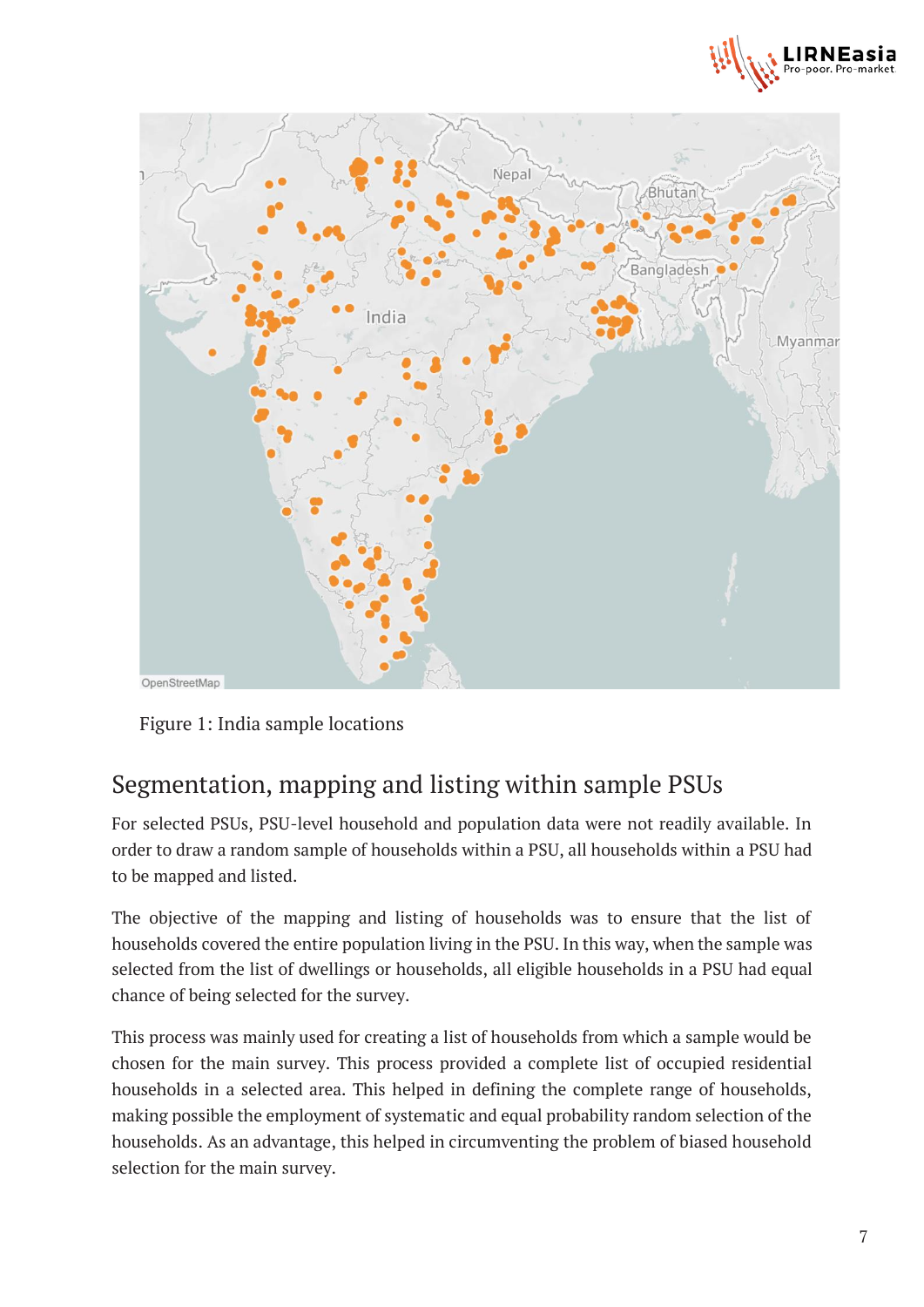

Households are found in dwellings; dwellings are located in structures and structures in clusters (PSU). The listing operation consisted of visiting each PSU, recording on listing forms a description of every structure together with the names of the heads of the households found in the structure, and drawing a location map of the PSU as well as a layout sketch map of all structures residing in the PSU.

These details helped and guided interviewers to relocate selected households for interviews during main survey data collection.

#### <span id="page-8-0"></span>Identifying the village/ward boundaries

When arriving at a PSU, the listing team met with 2-3 key informants (KIs) to verify PSU details (e.g., numbers of households, locations of households, PSU boundaries and access routes, etc.).

- In rural areas, a KI was either one of the following: Sarpanch/ Pradhan/ ASHA/ AWW/ Panchayat member/ Village Secretary/ Senior resident/ school teachers etc.
- In urban areas, KIs were: PRI members/ Ward member/ party office / Municipality officials/ local service provides etc.

The estimates of the number of households in a PSU provided by the KIs were also checked with census 2011 data. If the number varied (more or less than 10%) the figure was validated with another available KI in the PSU. Once validated, the final figure was reported on CAPI device.

Segmentation, mapping and listing was conducted in advance by listing teams and the survey itself was thereafter conducted by the main survey teams.

#### <span id="page-8-1"></span>Mapping

Three types of maps were prepared during the course of the fieldwork:

- 1. A location map was prepared when the listing team reached a PSU, to depict the main access routes to a PSU, including main roads and main landmarks in the PSU; the purpose of this was to enable the main survey team to relocate the PSU at the time of survey. The mapping layout template is shown in Figure A1.
- 2. A segment map was prepared to divide the PSU into segments and select the required segment as per study requirement.
- 3. A layout sketch map was produced in household listing operations, with location or marks of all structures found in the listing operation to help the interviewer to relocate the selected households, as well as ensure that PSU households are not missed out.
- 4. A sketch map also contained the segment identification information, location information, access information, principal physical features and landmarks such as mountains, rivers, roads and electric poles.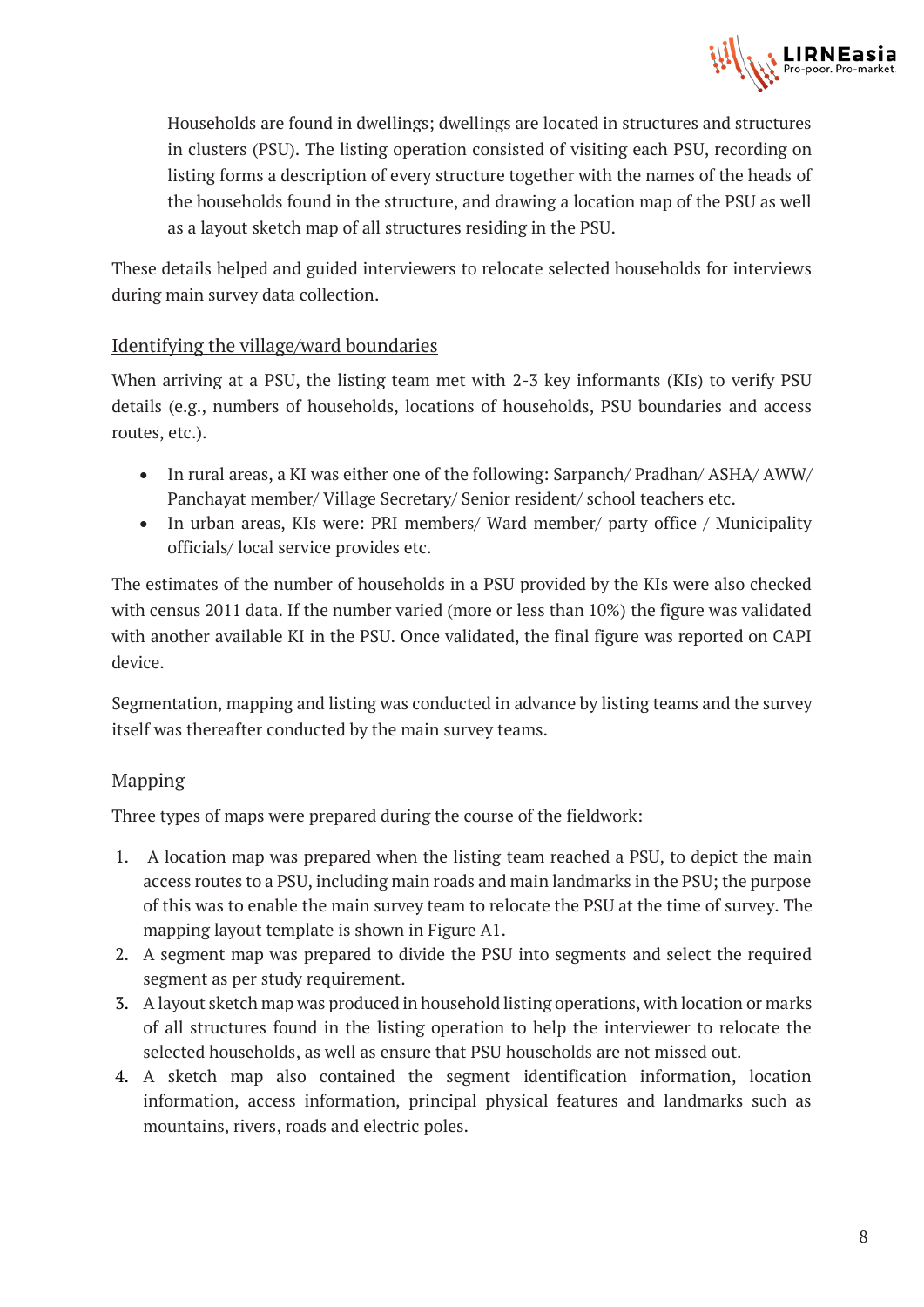



Figure 2. Layout Sketch Map (Example)

| <b>Items</b>                             | <b>Symbol</b> | Footpath                                       |                                         |  |
|------------------------------------------|---------------|------------------------------------------------|-----------------------------------------|--|
| Residential Pukka House                  |               | Railway line                                   |                                         |  |
| Residential Kutch house                  |               | River                                          |                                         |  |
| Non Residential Pukka                    |               | Pond                                           |                                         |  |
| Non Residential Kutcha                   |               | Well/Tap/Handpump                              | $\circ$                                 |  |
| Pukka Road                               |               | Temple/Mosque/Church/Gurdwara                  |                                         |  |
| Kutcha Road<br>------------------------- |               | School / Administrative building / post office | <b>AB</b><br><b>AWC</b><br>School<br>PO |  |

#### Figure 3. Symbols used for preparing maps

#### <span id="page-9-0"></span>Segmentation

If the total number of estimated households (for villages, include all hamlets) for the year 2020 or 2021 was more than 250, segmentation of the village/ward was done using the below procedure.

- 1. For segmenting the village/ward, the team used natural boundaries as they existed in the village in the form of landmarks like canals, rivers, ponds, footpaths, major or minor roads, schools that may have existed.
- 2. For each segment, the estimated number of households was collected from key informants.
- 3. The supervisor drew an indicative map showing the approximate location of the segments and then numbered them sequentially from the northwest corner. While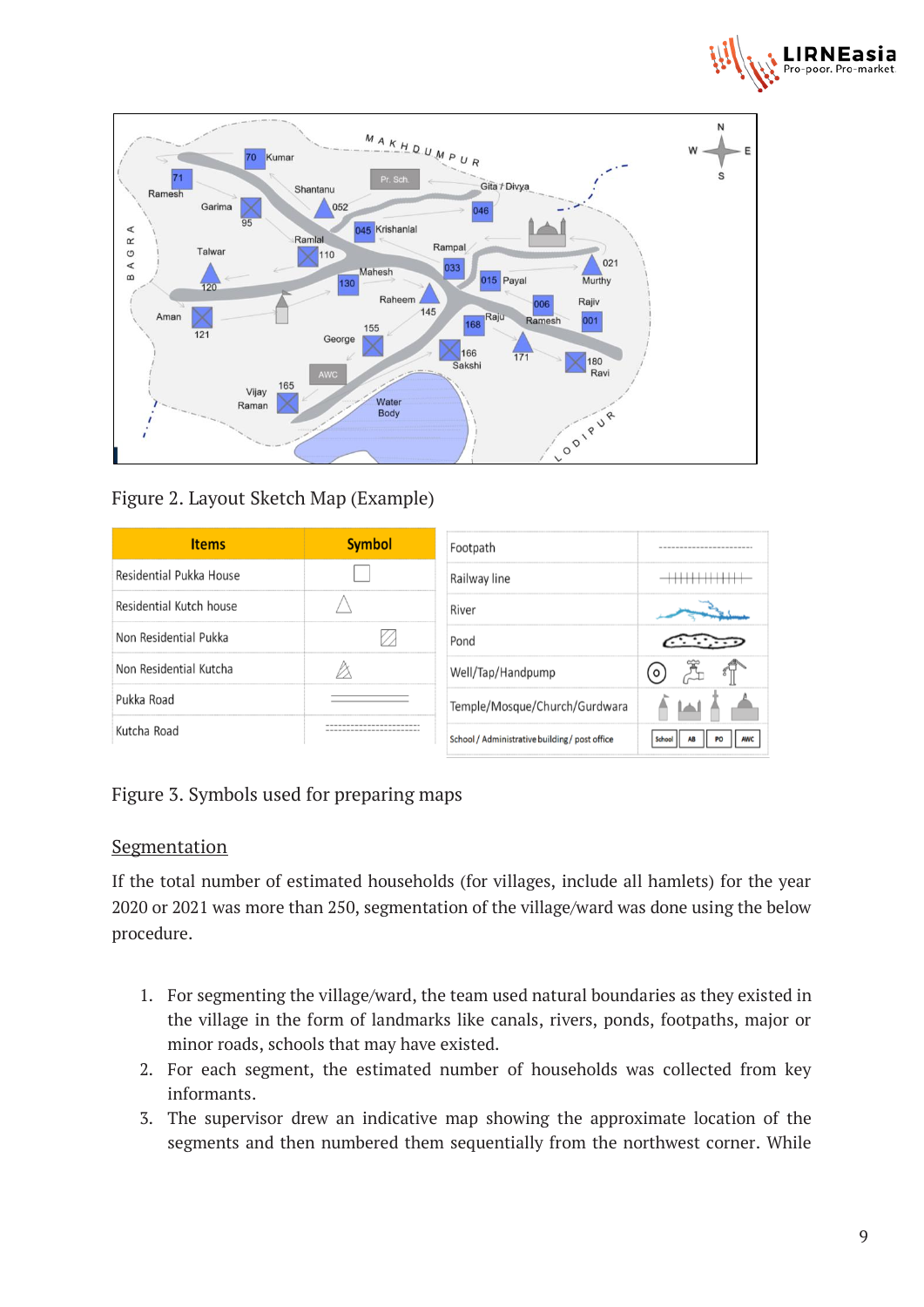

drawing this map uninhabited areas and isolated households of the village were included as part of a segment.

- 4. The required number of segments was selected using Pretty Random App in the CAPI device.
- 5. The segmentation exercise and selected segment details were plotted on the segmentation template.

The method of segmentation and determination of the number of segments to select was as per the following protocol:

- 1. If the estimated PSU size was between (251-500 HHs), segments of size approx. 80 to 90 HHs were formed, and 3 segments were selected randomly to ensure the listing of around 250 HHs.
- 2. If the estimated PSU size was between (501 1500 HHs), segments of size approx. 250 HHs were formed, and 1 segment was selected randomly to ensure the listing of around 250 HHs.
- 3. If the estimated PSU size was more than 1500HHs,
	- a. The PSU was first divided into four quadrants (4 zones i.e., North-East, East-South, South-West, and West-North) and then the number of HHs in each quadrant was estimated
	- b. From the 4 quadrants, one was selected using Pretty Random App
	- c. If the selected quadrant size was above 1500, the above process was repeated until the selected division has 1500 households or less
	- d. The final selected geographic division was divided into segments of approximately 250 households each. Then, one segment was selected using Pretty Random App to ensure the listing of around 250 HHs.

#### <span id="page-10-0"></span>**Listing**

A listing format was developed and finalized with LIRNEasia. The listing was performed using CAPI. The details were obtained from each household during the listing process using a listing questionnaire. The data collected through the listing questionnaire included:

- 1. Structure number
- 2. Household number
- 3. Head of the household name
- 4. Household landmark
- 5. Address
- 6. GPS coordinates of the household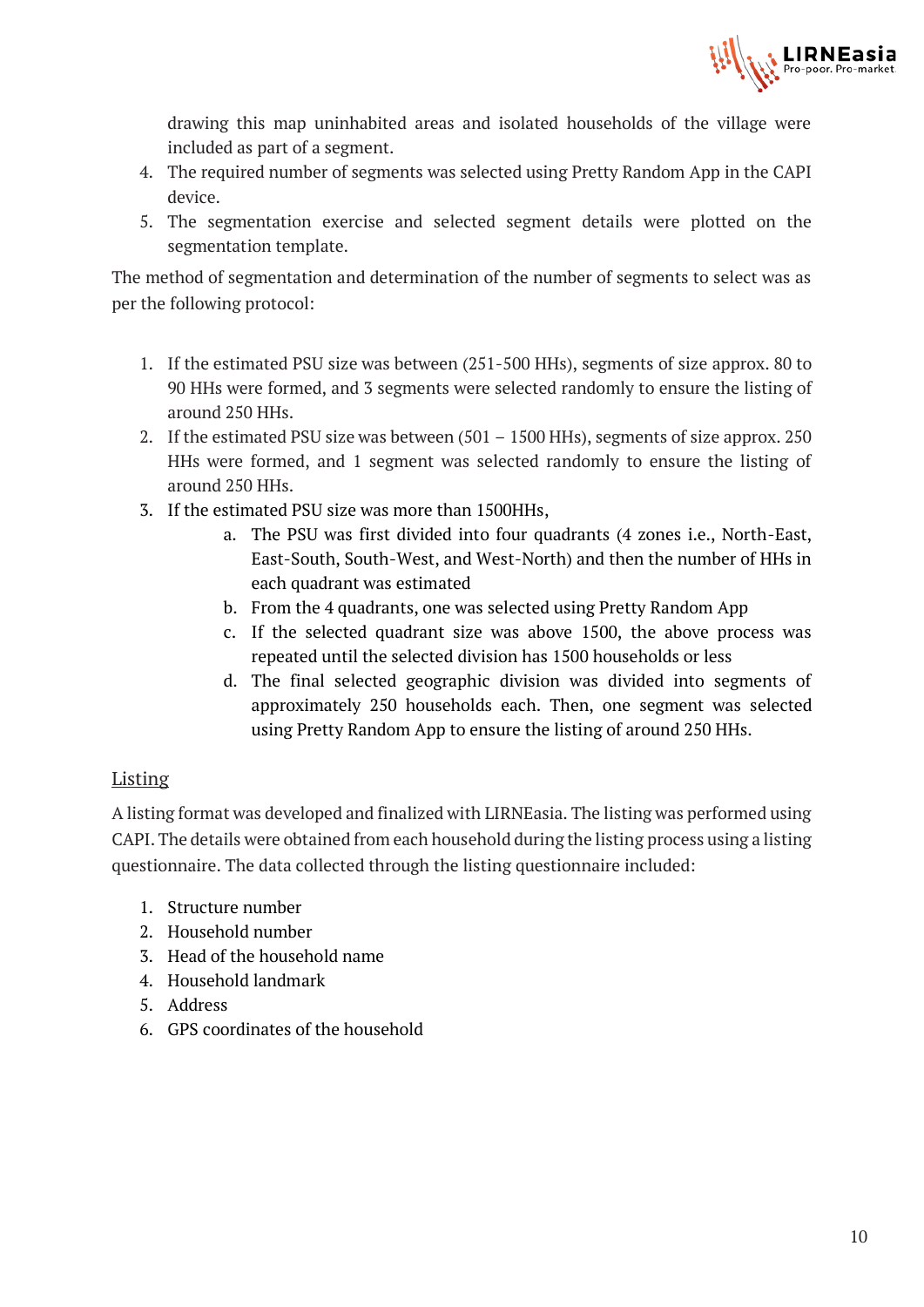

| (a) State Name and code                                                   |                                                                              |                                                                 |                                                                            |                                                                                       | (b) District Name and code                              |                                                                                                                               |                                                                                         |                                                                                                               |  |
|---------------------------------------------------------------------------|------------------------------------------------------------------------------|-----------------------------------------------------------------|----------------------------------------------------------------------------|---------------------------------------------------------------------------------------|---------------------------------------------------------|-------------------------------------------------------------------------------------------------------------------------------|-----------------------------------------------------------------------------------------|---------------------------------------------------------------------------------------------------------------|--|
|                                                                           | <b>THIRD</b><br>(i) Selected segment number<br><b>SECOND</b><br><b>FIRST</b> |                                                                 |                                                                            |                                                                                       |                                                         |                                                                                                                               |                                                                                         |                                                                                                               |  |
| COL <sub>1</sub><br><b>SEGMENT</b><br>NUMBER,<br>Put "0" if no<br>segment | COL <sub>2</sub><br><b>SERIAL</b><br><b>NUMBER OF</b><br><b>STRUCTURE</b>    | COL <sub>3</sub><br><b>HOUSEHOLD ADDRESS</b><br><b>LANDMARK</b> | COL <sub>4</sub><br><b>IS</b><br><b>RESIDENTIAL?</b><br><b>YES1</b><br>NO0 | COL 5<br><b>SERIAL</b><br><b>NUMBER OF</b><br><b>HOUSEHOLD IN</b><br><b>STRUCTURE</b> | COL 6<br><b>NAME OF THE HEAD OF</b><br><b>HOUSEHOLD</b> | COL 7<br><b>REMARKS</b><br>0. Eligible Household<br>1. Refused<br>2. Permanently<br>Locked<br>3. Temporary Locked<br>4. other | COL 8<br><b>GIVE SERIAL</b><br><b>NUMBER TO</b><br><b>ELIGIBLE</b><br><b>HOUSEHOLDS</b> | COL 9<br>[TO BE FILLED LATER]<br><b>TICK THE</b><br><b>SELECTED</b><br><b>HOUSEHOLD</b><br><b>USE SRS APP</b> |  |
|                                                                           |                                                                              |                                                                 |                                                                            |                                                                                       |                                                         |                                                                                                                               |                                                                                         |                                                                                                               |  |

Figure 4. Listing Format

Supervisors allocated walking routes to their teams (e.g., Point AB; Point BC, etc.). The team members visited the assigned route to list all the households using Right Hand Rule. The information of the household was entered into the CAPI device, on the listing template, and the Layout sketch map. The team ensured that no house was missed out on listing

Protocols followed by the team

- Structure IDs used by the lister/mappers corresponded with their route. Example: Someone walking A to B used structure IDs AB001, AB002... while someone on BC used IDs BC001, BC002, etc. so that there is no duplication of structure IDs.
- Lister/mapper wrote the structure ID using easily visible chalk or permanent marker on the gate or house wall with consent from the household member.
- Lister/mapper provided at least three to four structure information for each street on the map (starting point, mid-point, and endpoint of street) as assigned by the supervisor.
- Supervisors monitored the entire house listing/mapping operation and ensured that every structure in a segment / PSU had a structure ID.
- Supervisor collected all hard copies of the listing template from the team members and tied them in the order of walking routes (e.g., First tie AB, then BC, then CD….).
- The supervisor assigned serial numbers to the eligible households in a successive order (1,2,3….250) in COL 8

#### <span id="page-11-0"></span>Household and individual selection

After listing of households, a frame of households was formed, and 25 households were randomly selected in each PSU/segment (from COL 9). The actual requirement was 20 but selected more considering replacement of households. The main survey team then identified the households, selected the target respondents according to set procedures, and interviewed them.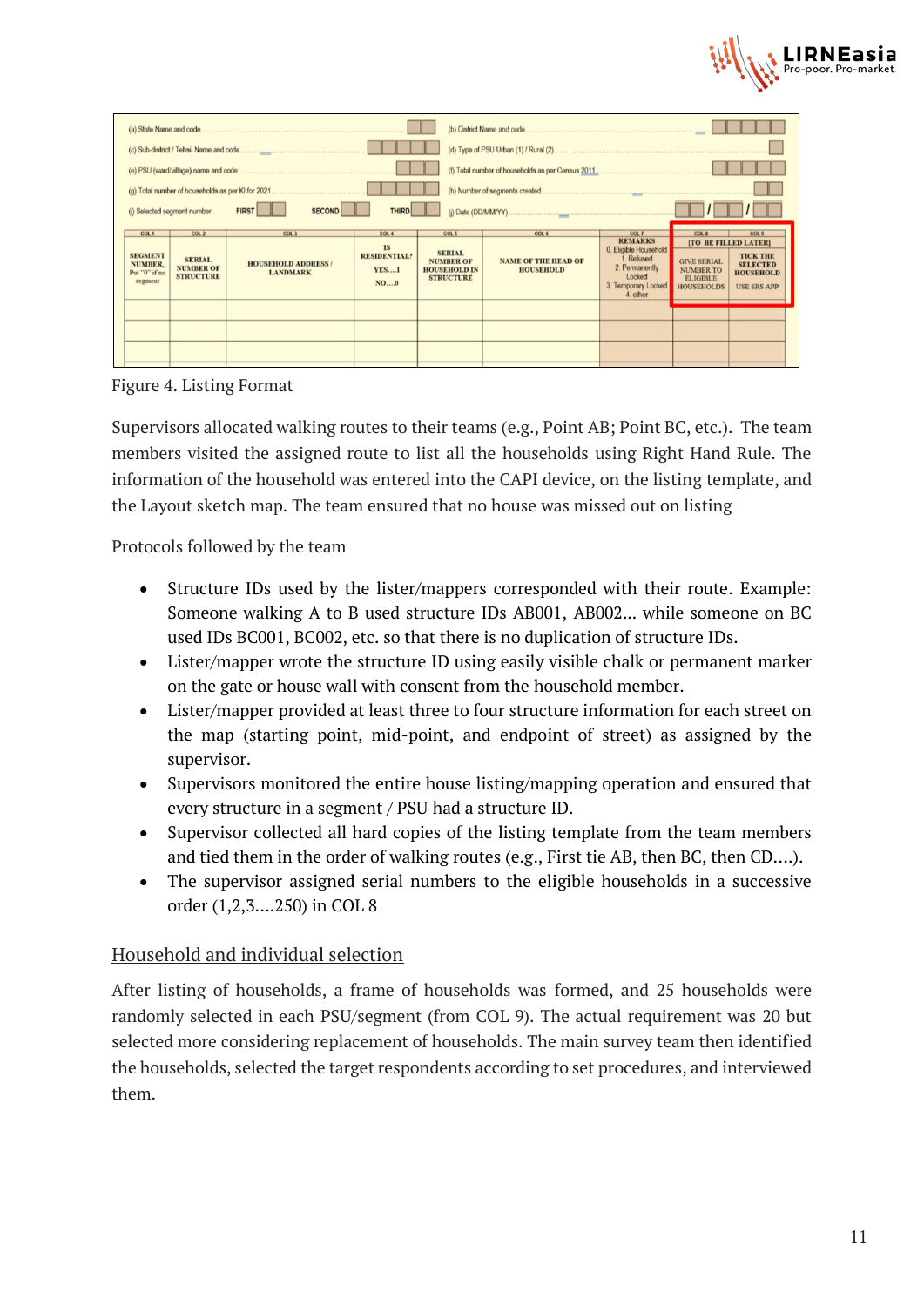



Figure 5. Drawing of Sample Using SRS App (Example)

#### <span id="page-12-0"></span>Identification of household during main survey

- Maps prepared by the listing team were used by the main survey team to reach the correct PSU / selected segment and identify the selected households for main survey.
- To identify the selected households, the address, landmark, name of head of household, structure number were displayed on CAPI screen.
- The maps prepared by listing mapping teams were used to locate the households, matching the structure number on the map to that on the wall of the household as well as the name of the selected household

#### Selection of household respondent during main survey

In a selected household, the household head was interviewed on household characteristics; if the household head was not available, a suitable alternative was sought out (e.g., spouse or other) who could provide sufficient detail on the household characteristics and other members.

#### Selection of individual respondent during main survey

In sample households, all eligible individuals (aged over 15 years) were listed with the help of the household head or representative and one was selected automatically (randomly) using the CAPI device. The CAPI device was programed to flash the selected individual's details (name, gender, age and relationship to the household head) on the screen and was not allowed to go back after this stage.

If the enumerator failed to reach the relevant respondent on first visit, the enumerator consulted with other members of the household/staff or neighbors about the time availability of the target respondent. In case the selected respondent was not available at the first visit, a minimum of three (3) attempts (first visit +two follow up) were made (at different times of day, or based on an appointment) to reach the target respondent.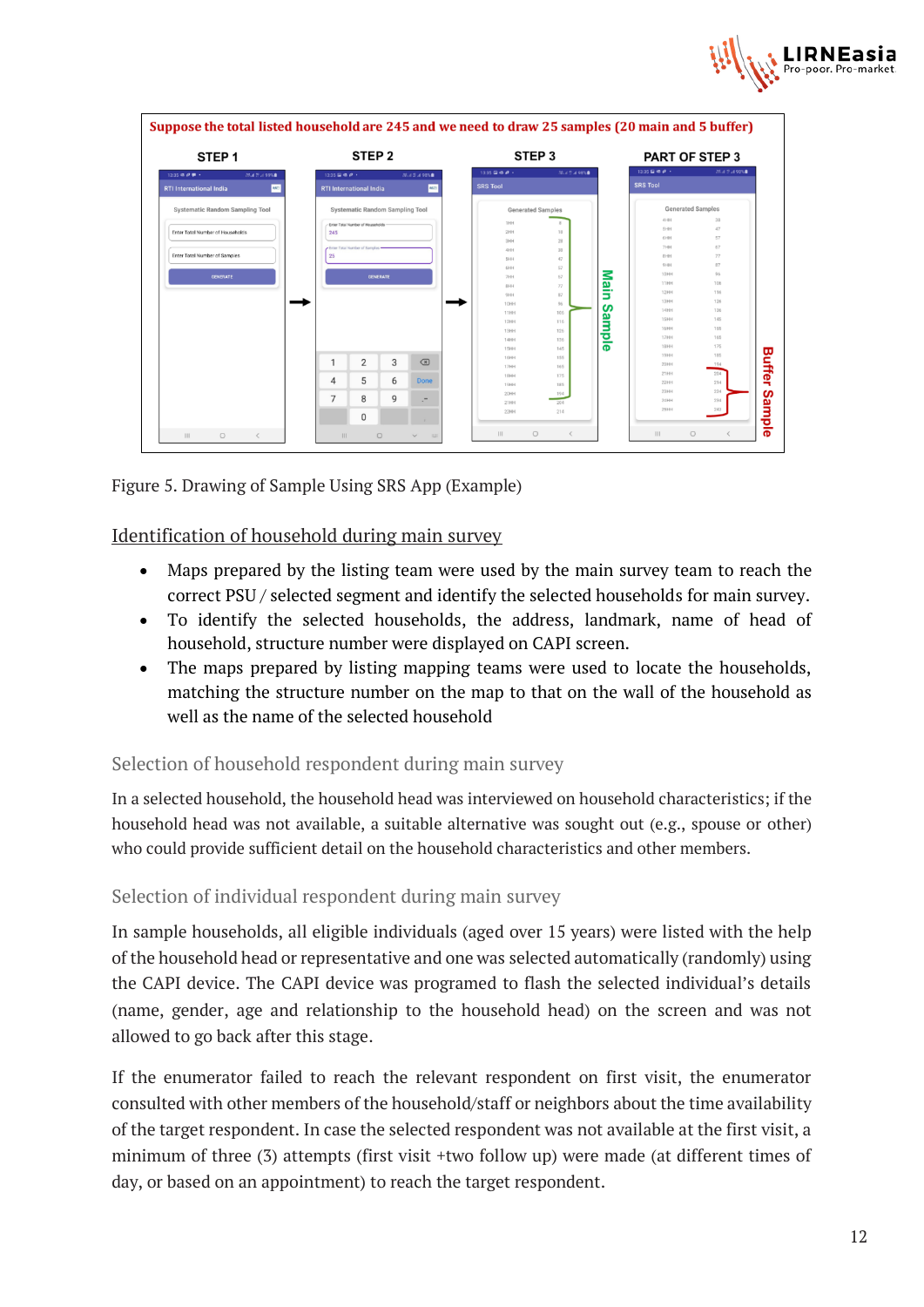

Replacement of a selected respondent within a household was not allowed. If required, the whole household was replaced by drawing an additional sample from the frame.

#### <span id="page-13-0"></span>Replacement procedures

Strict replacement procedures were set in place, to ensure the randomness of the sample at all levels was preserved. The circumstances under which replacements were allowed are detailed below.

#### Individual replacement

If a target respondent could not be reached after a minimum of three (3) attempts were made (at different times of day, or based on an appointment) to reach the target respondent, or the target respondent refused to participate in the research, then the household had to be replaced, with a random selection from the list of houses (applying the pre-determined sampling interval). Replacement of respondents within the household (either household or individual respondents) was strictly not allowed.

#### Household replacement

A household was replaced in the following situations:

- A household head or suitable alternative refused to participate in the survey
- A household head or suitable alternative was unavailable after three (3) attempts to contact them
- A house had been found to be locked/vacant after three (3) attempts to contact the house were made

A household was replaced if the randomly selected individuals from a household either (individual replacement in a household was not permitted):

- Refused to be surveyed
- Was unwell or unable to communicate (e.g., due to sickness or disability)
- Could not be reached, after three (3) consecutive attempts to reach them were made by the enumerator.

If any of these situations arose, the house was replaced with a random selection from the list of houses in the PSU/segment (applying the pre-determined sampling interval).

#### PSU replacement

In some cases it became impossible to conduct fieldwork in a selected PSU. For example, where security concerns prevented field teams from accessing the selected PSU, local administrative leaders did not allow field teams to conduct research, even entire villages may have migrated for a particular season or lockdown due to COVID-19 pandemic and by the administrative authority. In these cases, the local fieldwork partner (RTI) made requests for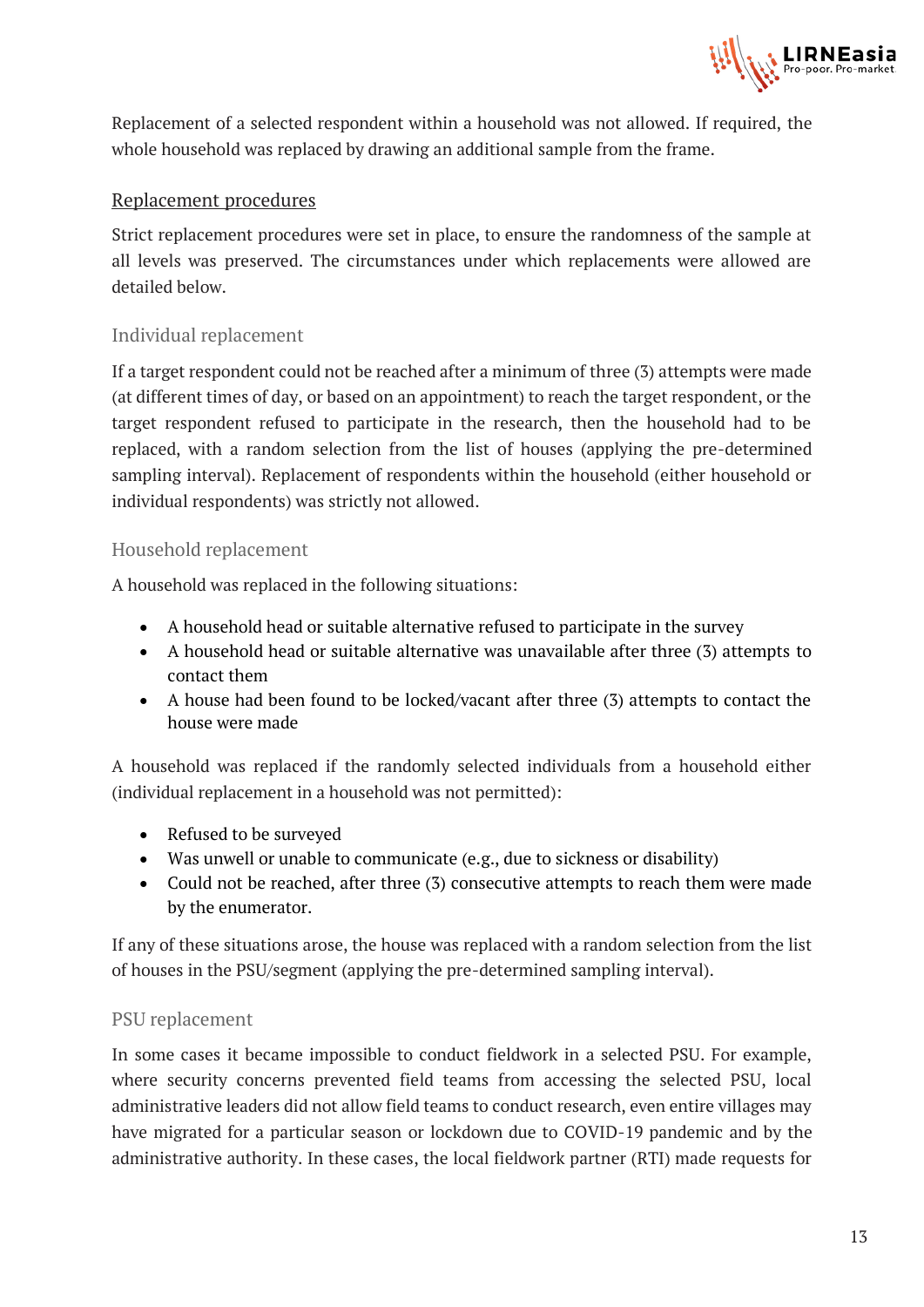

replacement PSUs. LIRNEasia provided random replacements, where the fieldwork partner then proceeded to carry out fieldwork in.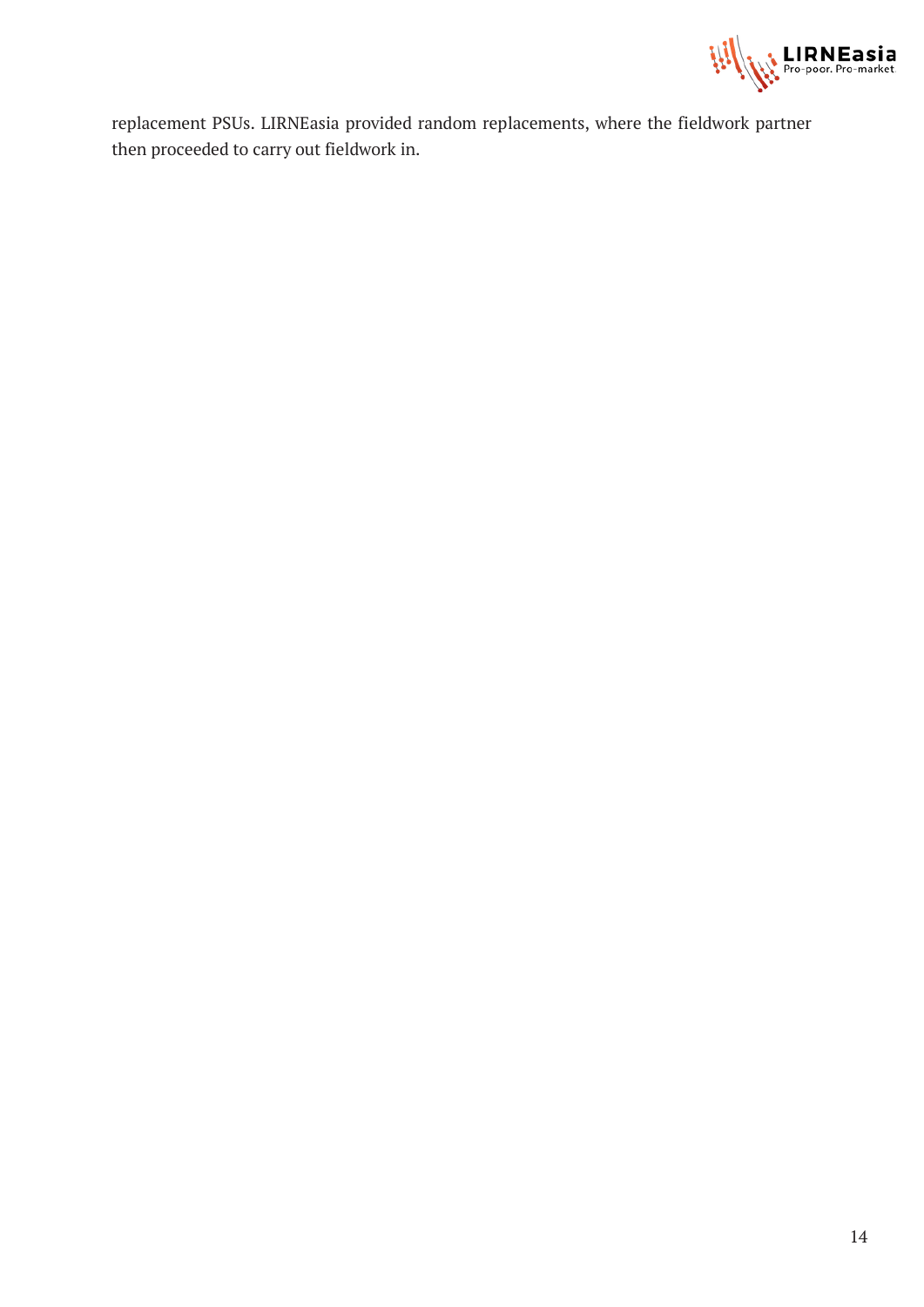

## <span id="page-15-0"></span>4. Research Instrument

### <span id="page-15-1"></span>Development, translation and scripting

A structured questionnaire was used to capture the household and individual level data. The English language questionnaire was developed by LIRNEasia; country and regional localization was done by LIRNEasia with input from RTI also.

The questionnaire was translated into 11 languages by RTI, namely: Hindi, Tamil, Marathi, Gujrati, Bengali, Telegu, Assamese, Kannada, Malyalam, Meghalaya, and Oriya. LIRNEasia had the questionnaire translations checked over by external consultants to ensure accurate and context-appropriate translations.

The scripting of the questionnaire was done by RTI. RTI project teams tested the script for all logical and consistency checks before planning for the pilot-test. The bilingual tools and script with login details were also shared with LIRNEasia for comments and feedback before the pilot-test.

### <span id="page-15-2"></span>Pilot Testing

The pilot-test exercise was conducted in an actual field setting. The pilot-tests were conducted in non-sample locations, and among a range of respondents to ensure those with different literacy levels and both genders were included.

#### <span id="page-15-3"></span>Pilot Goals

The goal of the pilot survey included:

- Estimate realistic median Length of Interview (LOI).
- Test Skipping and Routing.
- Test Language (phrasing).
- Test Translation.
- Test Understanding of the Questions, Cognitive Difficulties and Questions Sensitivities.
- Test Tablet Functionality.

#### <span id="page-15-4"></span>Pilot Approach and Conduct

The pilot survey was conducted between February 26 and February 28 in two locations of Delhi – Deoli (urban village) and Govindpuri (urban slum). The selection of the locations was done to represent the urban and rural mix and socio-economic groups. As part of the pilot strategy, RTI team did the pre-recruitments of the respondents for three reasons:

• Seek greater cooperation of the local community and the respondents due to Covid.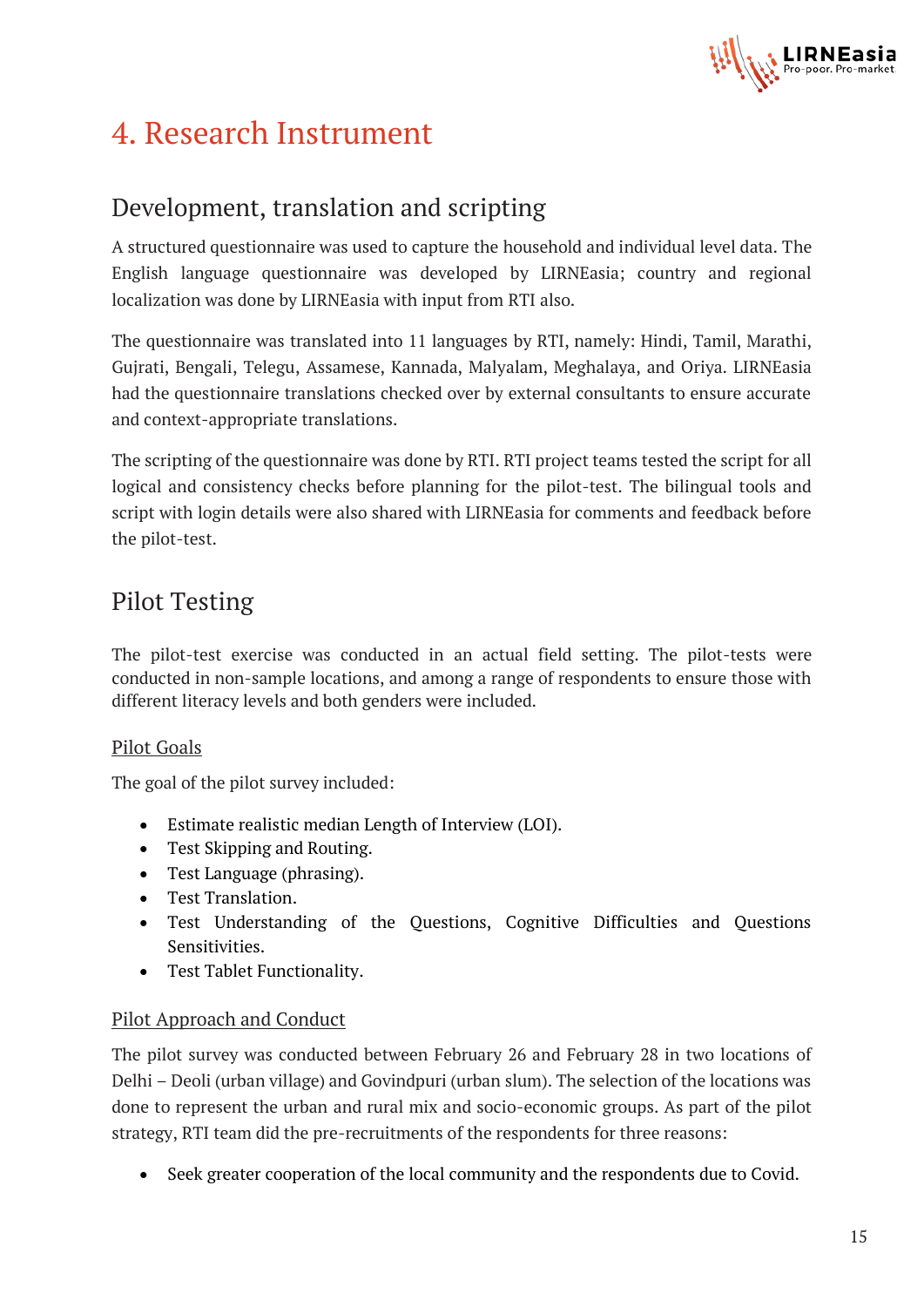

- Seek sufficient time/attention of the respondents given the length of the questionnaire. This helped evaluating the questionnaire thoroughly in all aspects as outlined above.
- Avoid break ups.

Altogether, a sample of 22 was accomplished across both locations. The exercise was led by the senior RTI professionals who were accompanied by ICRIER (the other research partner for this project) team on the ground.

Based on the observations made during the pilot tests, various improvements to the field process as well as the research tools were made.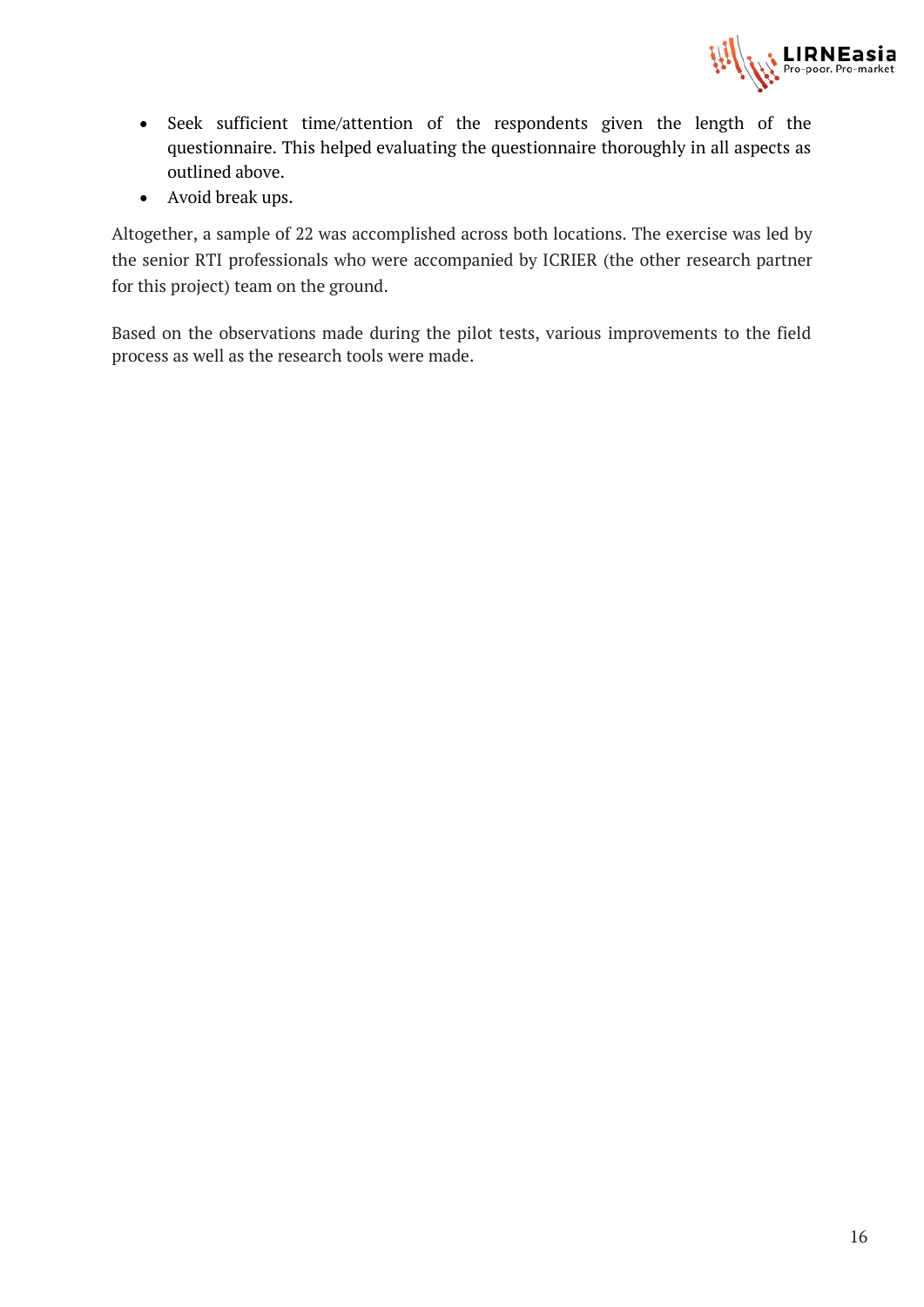

## <span id="page-17-0"></span>5. Consent

Prior to the commencement of an interview, the respondent was informed of the following:

- 1. The objectives of the research
- 2. That his/her participation was voluntary
- 3. That he/she could choose to end the interview at any point

Once informed of these, the respondent's written or verbal consent was obtained from the respondent to (1) proceed with the interview; (2) be photographed [if applicable]; and (3) be contacted again for further research. Respondents who refused to be photographed could still be interviewed if they agreed to participate.

## <span id="page-17-1"></span>Photography

In every PSU, while working, high resolution digital photographs were captured. Proper consent of the relevant community members was taken before taking photographs.

Two-three teams captured photographs during the listing / mapping exercise (structure number on walls, listing household, KI interview or permission) using CAPI devices

Photographs and scanned copies of the three types of maps (location, segmentation and layout sketch) were taken for documentation and verification purposes.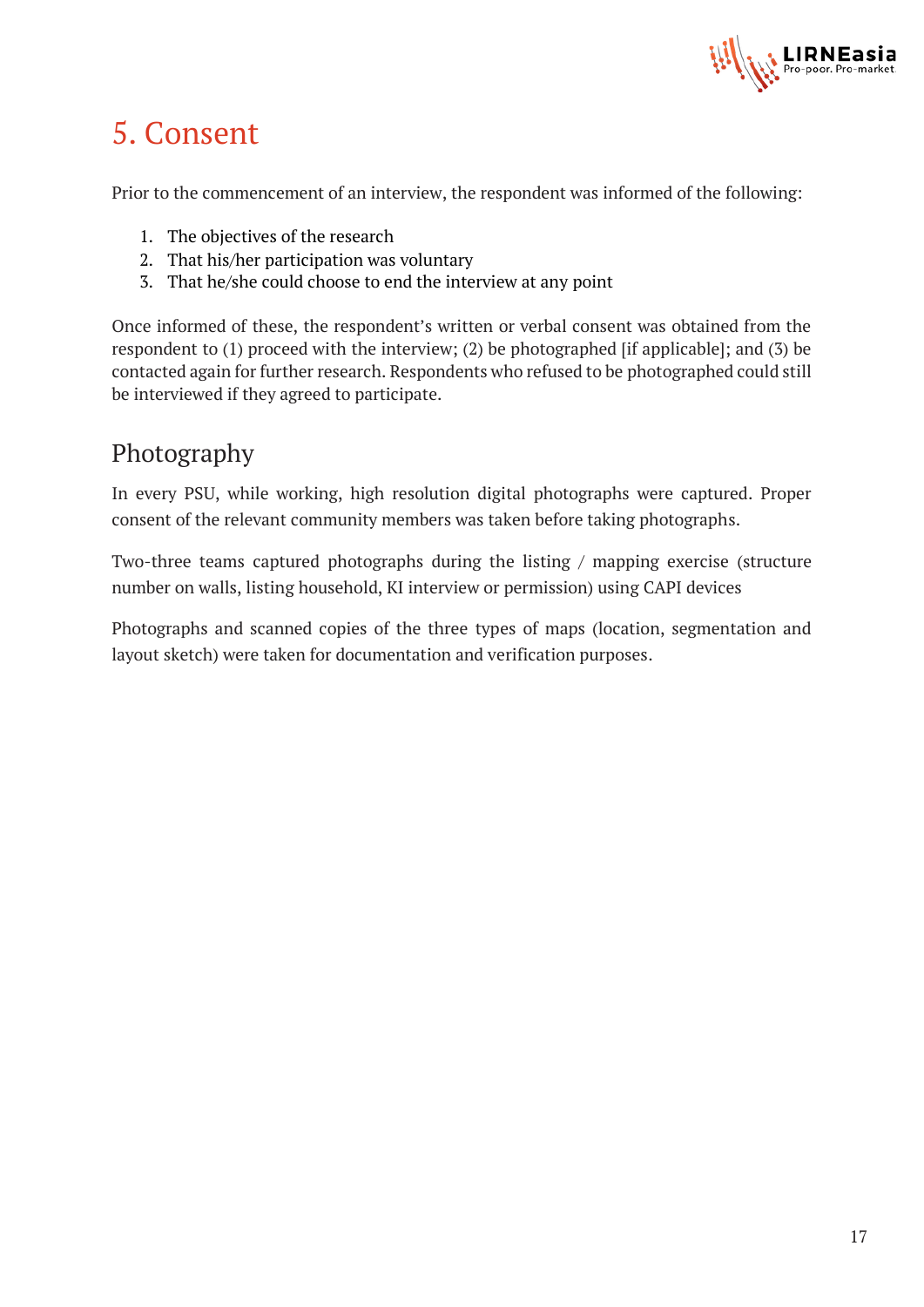

## <span id="page-18-0"></span>6. Quality Control (QC) Mechanisms

Following are some of the QC procedures that were adopted by for the survey by RTI and LIRNEasia:

- 1. Experienced research team: RTI India engaged the experienced core team who have conducted similar studies and have delivered large-scale surveys.
- 2. Translation: Survey Solutions provided a framework for managing and performing translations of the survey questionnaire. Once RTI programmed the English version of the questionnaire, Survey Solutions generated a spreadsheet based on the programmed questionnaire. The spreadsheet listed the questions, response options, and interview instructions in English. The research team shared the excel spreadsheet with the translator along with the specific guidelines to translate the text directly on the spreadsheet. The guidelines provided overall guidance for how to work with the spreadsheet as well as best practices for managing and translating multi-lingual questionnaires.
	- a. The translation process relied on the group approach of translation. In this approach, two translators independently translated the State-specific English questionnaire. Once the two translations were complete, the translators reviewed their translations and jointly produced a final translation. If there were any differences between the two translations, a third translator could act as a mediator (if necessary) to resolve differences.
	- b. After the translation of the questionnaire and discussion guideline was completed, RTI conducted an in-house QC of the translations. Among other things, the in-house QC process ensured:
		- i. Translation of all questions and response options.
		- ii. No alteration of the questionnaire during the translation process.
		- iii. Consistency between repetitive phrases throughout the questionnaire.
		- iv. Fixed any issues e.g., mistranslation, misalignment, HTML tagging, fills, etc.
- 3. CAPI Programming: After importing the translations into Survey Solutions, the team comprehensively tested the content and logic to ensure the translations were complete and accurate. The testing focused on three major components:
	- a. Specification Review: Before testing the scripted questionnaire, the team compared questionnaire specifications to the programmed instrument. This ensured that questions, response options, and enabling conditions were correctly programmed. The specification review allowed for quick identification of issues, such as skip logic, fills, routing, or question-wording.
	- b. Instrument Testing: RTI staff tested the programmed questionnaire. RTI immediately fixed any deviations from the survey specifications. RTI tested different scenarios to ensure Survey Solutions displayed all questions and response options and that routings were correctly programmed.
	- c. Data Review: A review of data from the test cases determined if there were issues with the instrument routing or administration. RTI delivered a data file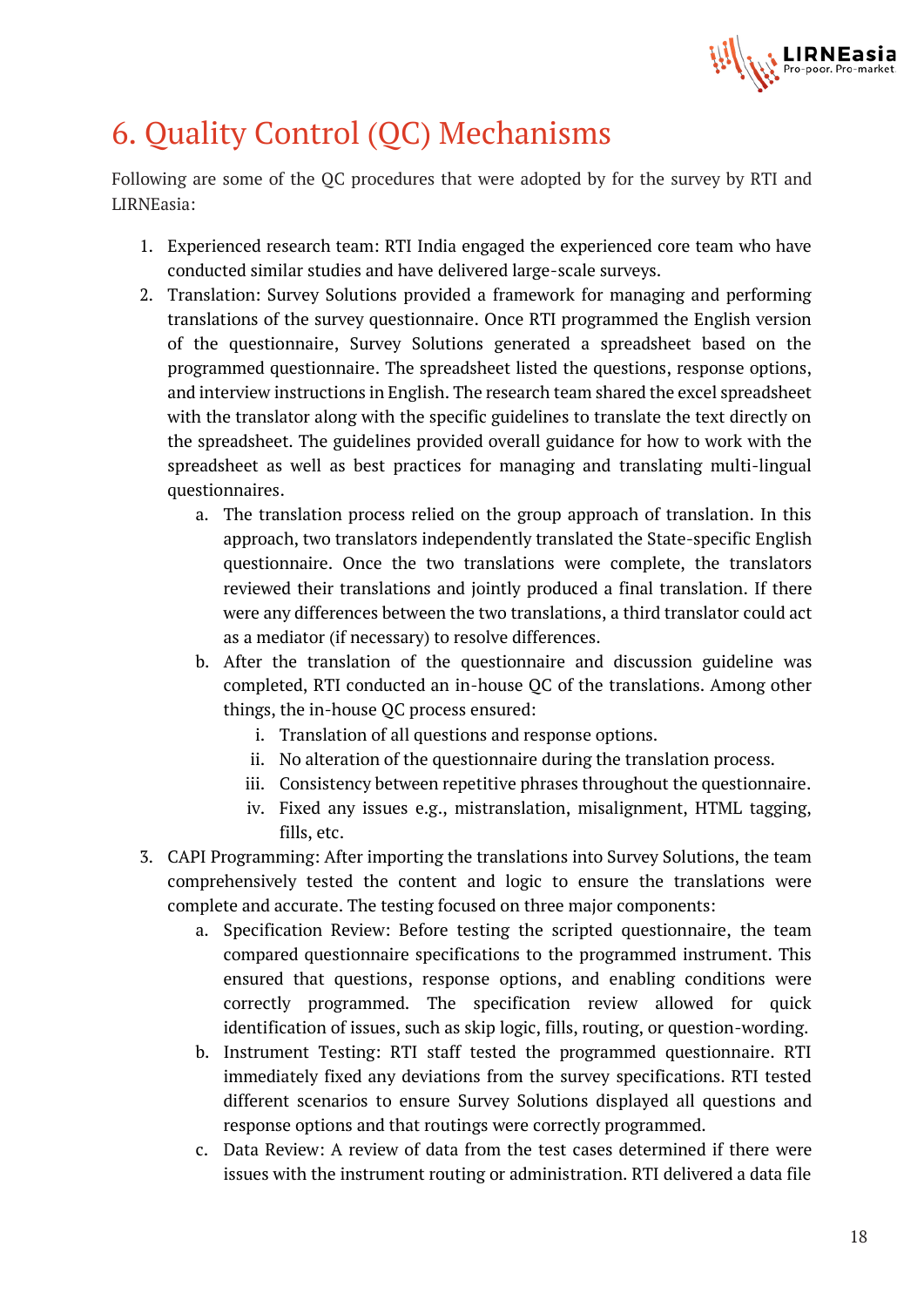

with some dummy cases to LIRNEasia for review and approval before the instrument was finalized.

- 4. Pilot survey: RTI India first carried out the pilot-test exercise before launching of the main survey. This was done to avoid potential issues that might arise during the survey implementation. A report was submitted to LIRNEasia, and the tools were modified based on the findings.
- 5. Recruitment: RTI data collection partners screened candidates for field positions based on maturity, friendliness, education level, prior use of tablet devices, and their knowledge of local languages.
- 6. Training: RTI prepared a field PPT that comprehensively documented all project protocols and procedures and produced a Training Package that contained all the materials for the state-level field training to ensure consistency in the training. RTI staff took active participation in the state-level field training.
	- a. The following points were ensured to impart quality training:
		- i. Adhering to agenda, facilitator guide, and timeline to complete everything on time.
		- ii. Buffer participants to take care of attritions and shortfall if some of the participants did not qualify.
		- iii. Daily debriefing of trainees to improve quality and effectiveness of training etc.
		- iv. Each participant was encouraged to ask questions.
		- v. Daily recap sessions, attendance, and free listing of key terms by trainees were conducted for better understanding and to keep each one on track.
		- vi. Adequate theoretical and practice sessions were provided.
		- vii. Did a full-dress field practice / mock session.
- 7. Raw data access to LIRNEasia: RTI India made a provision to store raw data and dashboard weekly in LIRNEasia's cloud drive that consisted of respondent's information, and quality indicators. The raw data helped LIRNEasia to give information on data quality indicators and for doing random callbacks or visits.
- 8. Field verifications: RTI India did surprise visits, conducted back-checks, and provided real-time coaching. RTI's presence in the field helped to close the QC feedback loop and ensured that field teams were working to meet our high standards.
- 9. Real-time supervision: Supervisors observed 100% of the first three surveys conducted by each interviewer; conducted back-checks on 10% of interviews; conducted daily debriefings; answered questions from the management team about specific cases; checked survey responses on tablets before data transmission
- 10. Telephonic back-check: RTI India QC team did more than 15% telephonic re-contact to check the authenticity of the data and cross-checked the information on certain indicators.
- 11. Electronic access of recordings and photographs to LIRNEasia: RTI India stored the interview recordings for the consent variable and photographs of the structure and respondent in LIRNEasia's cloud drive without disclosing the personally identifiable information of the respondents.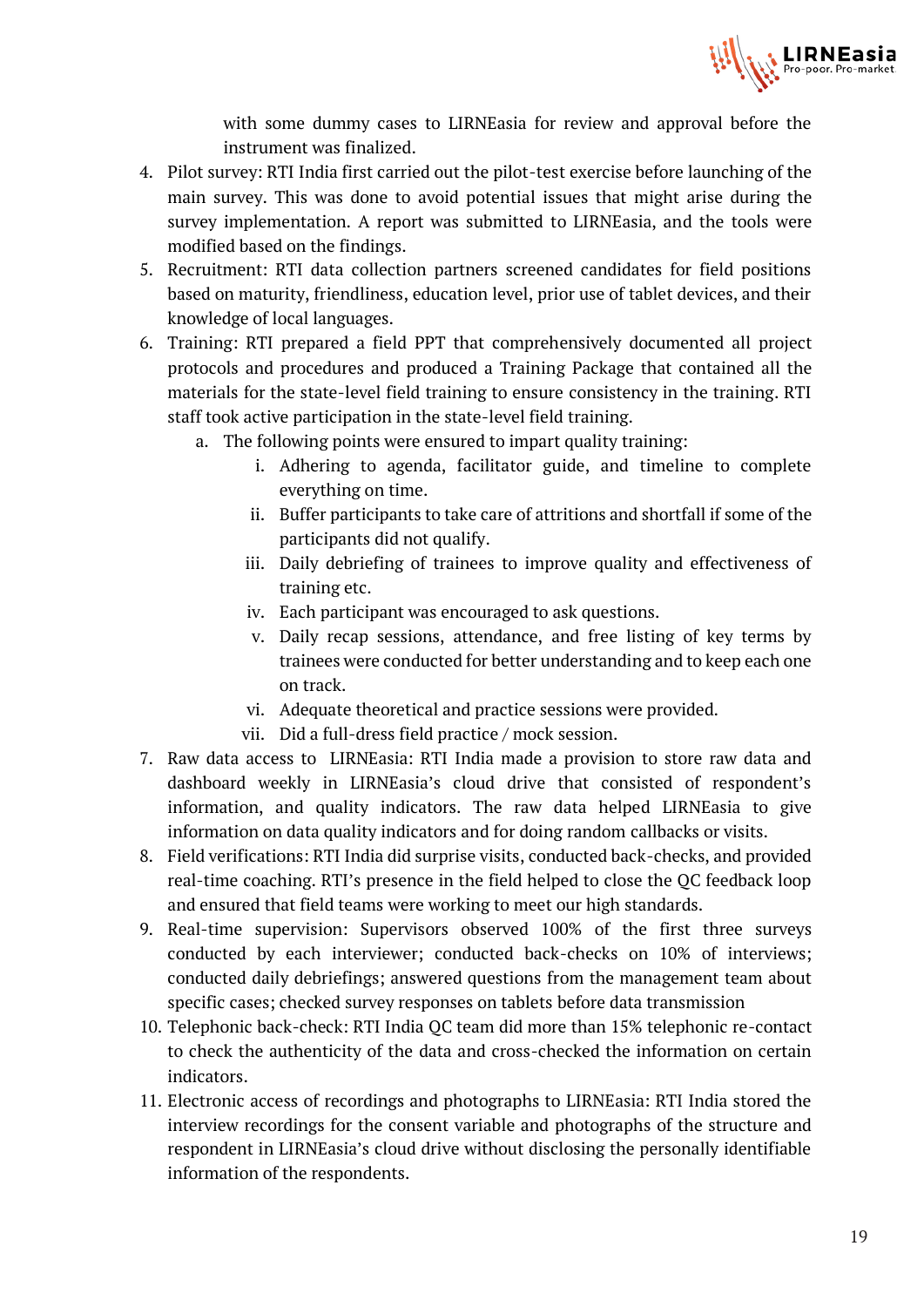

- 12. Survey management oversight: Throughout the fieldwork, State coordinators moved around the country to conduct spot-checks on the performance of the field teams. Additionally, interviews were observed at the beginning of the fieldwork period to ensure that all survey protocols are being followed.
- 13. Secure CAPI data collection: The tablets used for data collection and the Survey Solutions interviewer application were password protected. Throughout fieldwork, this provided two layers of security for all data stored on an interviewer's tablets. An additional layer of data security came from the requirement that interviewers transmit completed cases from the field daily (if internet connectivity was available). Transmission of a case from the tablet to a secure cloud service resulted in the automatic removal of the case from the interviewer's tablet. During the transmission process, cases were encrypted from the interviewer's tablet to a secure cloud server.
- 14. Remote data review: RTI India scrupulously inspected the quality of raw data uploaded from the field. RTI India used their comprehensive program to validate the quality of data on the range of quality indicators. Throughout the data collection and every week, RTI India provided a quality control dashboard to the field team and LIRNEasia to identify any specific areas of concern. The following table shows the quality indicators used for quality control.

| <b>Remote Quality Indicators</b> |                                                                  |  |  |  |
|----------------------------------|------------------------------------------------------------------|--|--|--|
| Interview length                 | Total number of minutes spent by the interviewer within the case |  |  |  |
|                                  | Number of cases with short LoI                                   |  |  |  |
|                                  | Number of cases with very long LoI                               |  |  |  |
| Response rate                    | Interviewer-level response rate                                  |  |  |  |
| Call attempts                    | Number of call attempts                                          |  |  |  |
|                                  | Number of cases completed in the first attempt                   |  |  |  |
|                                  | Number of cases closed before three attempts                     |  |  |  |
| Time<br>between                  | Number of minutes between the end of interview and start of next |  |  |  |
| interviews                       | interview                                                        |  |  |  |
| <b>GPS</b>                       | Number of missing GPS by the interviewer                         |  |  |  |
| Missing data                     | Number of questions not asked                                    |  |  |  |
|                                  | Number of cases closed prematurely                               |  |  |  |
| Straight lining                  | Number of consecutive questions where the response is the same   |  |  |  |
| Odd hour                         | The number of interviews started at an impossible time           |  |  |  |
| Data related                     | Continuation rate (flag if less than 50% or more than 80%)       |  |  |  |
|                                  | Filter questions leading skip of a few sections                  |  |  |  |
|                                  | Percent of Cases Approved by Supervisor, Rejected by Supervisor  |  |  |  |
|                                  | Number of cases Pending Action by Supervisor                     |  |  |  |
|                                  | Unusual data patterns                                            |  |  |  |

a. Remote Quality Indicators

15. Data cleaning: After data collection was completed, RTI implemented a series of quality control, edit checks, and edits to prepare the data file for analysis. These steps included (1) translation of string responses from local language to English and back coding of "other specify" responses, (2) ensuring variables were stored as the proper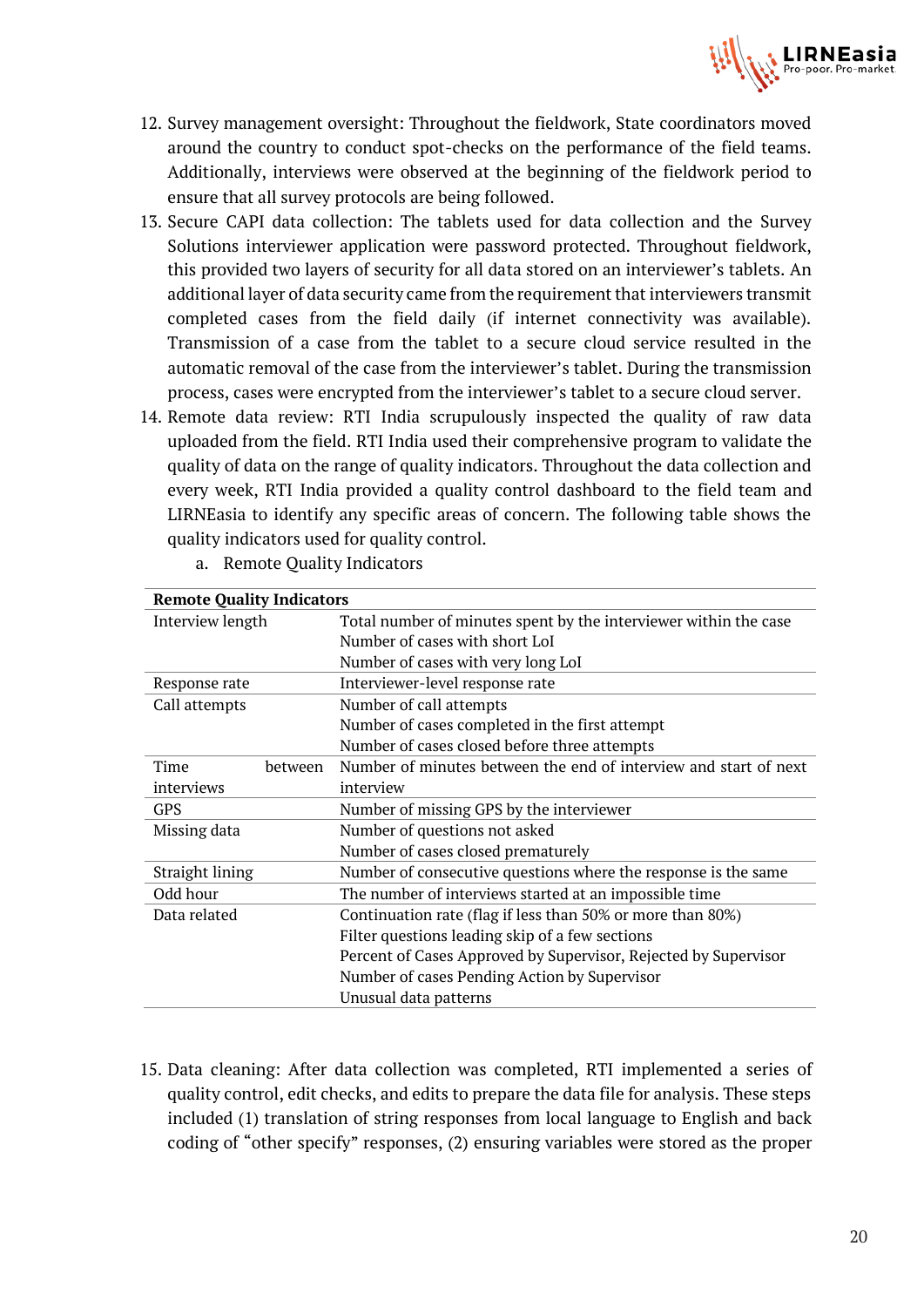

data type; (3) coding of missing values; (4) recoding legitimate skips and item nonresponse to values; (5) implementing value and variable labels.

## <span id="page-21-0"></span>7. Mandatory COVID-19 Related Protocols

Since the survey took place while COVID-19 health risks still existed in India, mandatory steps were taken to ensure the safety of all parties related to the survey. The following protocols were issued by RTI with guidance from LIRNEasia's research team.

- 1. **Physical distancing, minimizing the number of people in close contact with each other:** Project work plans were designed to maintain 6-foot physical distancing wherever practicable. Close contact was minimized through training workers, instructing respondents, and adhering to protocols in the field. Interviews were conducted outdoors or in larger spaces more frequently than originally planned. Hallways and confined spaces were avoided where practicable. The text size on documents or screens was increased to be legible from 6 feet away.
- 2. **Minimizing shared contact points:** Items that got passed back and forth between people were minimized, and if used, thoroughly cleaned after use and between respondents. Wherever practicable, a work plan and supplies were designed to eliminate more than one respondent from sharing an item. Documents that had to be shown to multiple respondents were laminated to facilitate cleaning between respondents. Manipulatives were single use-only or subjected to disinfection between respondents and before storage.
- 3. **Preventive hygiene supplies:** Fieldwork partner RTI provided masks, hand sanitizers, gloves, and face-shields to all its staff, data collectors, and supervisors during the field survey/ travel. It was mandatory to use all items of the kit while traveling and interacting with respondents as per the training provided.
- 4. **Travel considerations:** Air travel and mass transit were avoided. In the cases where it was required, all precautions and safety measures were taken. Advice was given to always keep a water bottle and some eatables, Glucose-D powder/ ORS liquid, biscuits, etc. during the day.
- 5. **Health Pledge:** All RTI personnel and all contracted personnel who are public-facing on RTI's behalf, working in-person with RTI staff, or visiting RTI facilities were required to acknowledge and adhere to RTI's Shared Workplace Health Pledge. The health pledge includes home isolation, reporting to HR, Symptomatic and Asymptomatic procedures.
- 6. **Pre-Work Health Checks:** In addition to the Health Pledge, certain work activities required additional pre-work health checks, such as a daily health affirmation or daily temperature screening. In general, personnel who were expected to be interacting in person with respondents were required to, at a minimum, take their temperature before reporting for work each day, and affirm daily that they are not symptomatic.
- 7. **Training:** Field staff and in-person data collection personnel were trained on the risk mitigation measures and COVID-19 protocols developed for project execution. Where practicable, training was conducted virtually. Training Records were maintained.